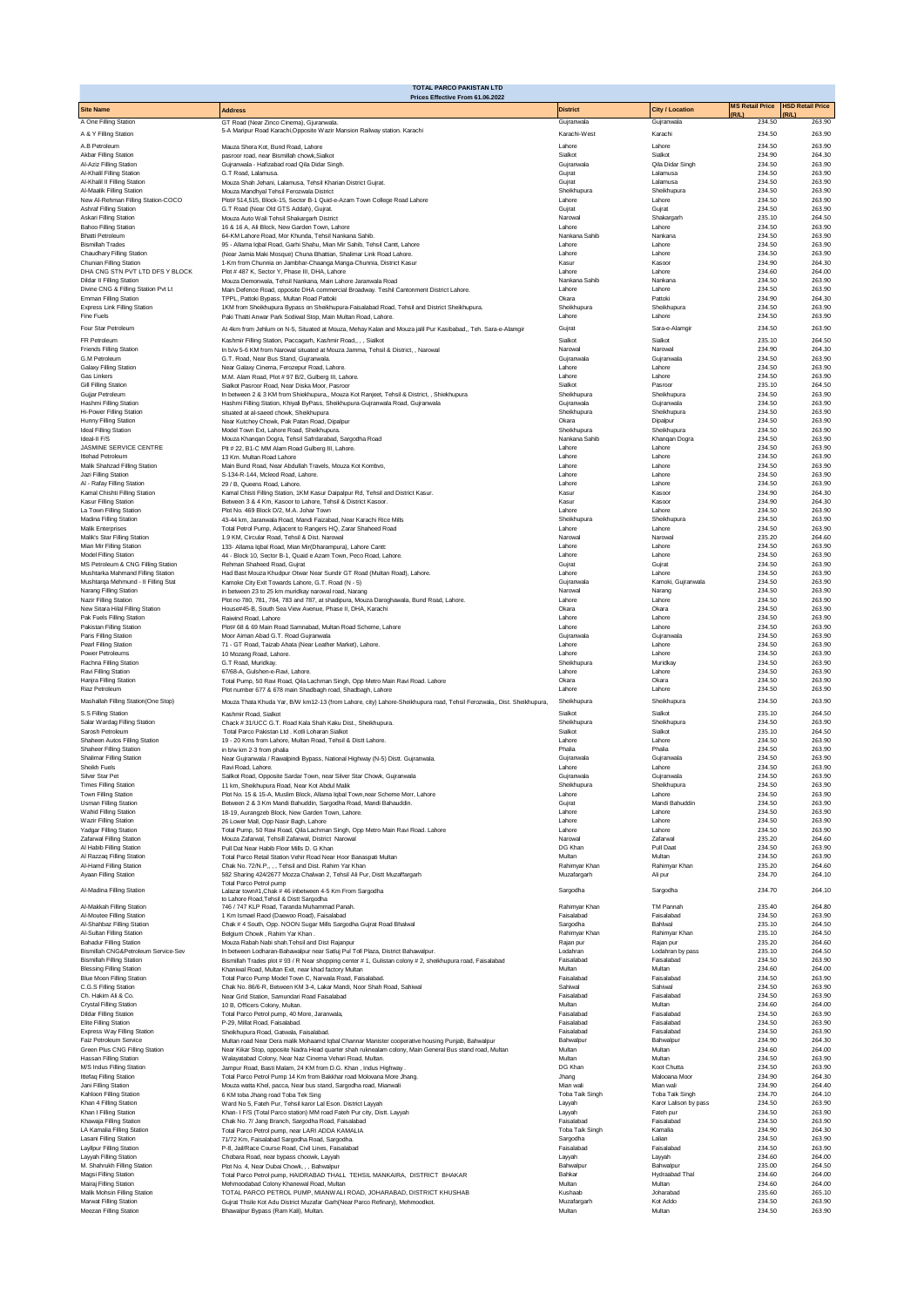| Midway Filling Station<br>Miran Shah III Filling Station        | b/w km 44-45, from mianwali towards chakwal, Danda Shah Bilawal                                                                                                                                                                   | Chakwal                              | Danda Shah Balwal                    | 235.50           |                  |
|-----------------------------------------------------------------|-----------------------------------------------------------------------------------------------------------------------------------------------------------------------------------------------------------------------------------|--------------------------------------|--------------------------------------|------------------|------------------|
| Nagina Filling Station                                          | Chichawatani Chack # 109/12-L. Chichwatani.                                                                                                                                                                                       | Sahiwal                              | Chichawatni                          | 234.50           | 263.90           |
|                                                                 | Main Indus Highway, Muhammad Pur Devan, Adda Chargshah<br>Jinnah road opposite state Bank Faisalabad (near GTS chowk)                                                                                                             | Raian pur<br>Faisalabad              | Muhammad Pur Dewaan<br>Faisalabad    | 235.10<br>234.50 | 264.50<br>263.90 |
| New Naseem Filling Station                                      | 645/646 Km, KLP Road, Near Bahadurpur Chowk, Sadiqabad                                                                                                                                                                            | Sadiqabad                            | Sadiqabad                            | 234.70           | 264.10           |
| Orbit Filling Station                                           | 4 KM Makhowana to Khurrianwala by pass road Faisalabad                                                                                                                                                                            | Faisalabad                           | Faisalabad / Makohaana               | 234.50           | 263.90           |
| Puri Filling Station                                            | 34-35, FSD Sargodha Road, Opp Ghala Mandi, Chiniot.                                                                                                                                                                               | Chiniot                              | Chiniot                              | 234.50           | 263.90           |
| Red Clay Filling Station                                        | 2 Nusrat Road, Multan Cantt.                                                                                                                                                                                                      | Multan                               | Multan                               | 234.50           | 263.90           |
| S & H Petroleum                                                 | Total Parco Petrol pump, PEER MEHAL ROAD RUJANA, TEHSIL & DISTT TOBA                                                                                                                                                              | Toba Taik Singh                      | Rajahana                             | 234.90           | 264.30           |
| S.M. Anwar Filling Station                                      | Total Parco Petrol Pump, Mouza Shawala, Sargodha Road, Tehsil & Distt Khushab.                                                                                                                                                    | Kushaab                              | Kushaab                              | 234.90           | 264.30           |
| Safe Ways Filling Station<br>Safron Filling Station             | Chak No. 207 RB, Sheikhupura Road, Tehsil Faisalabad City<br>P-53, Jaranwala Road, Faisalabad.                                                                                                                                    | Faisalabad<br>Faisalabad             | Faisalabad<br>Faisalabad             | 234.50<br>234.50 | 263.90<br>263.90 |
| Sahiwal Filling Station                                         | 538 A-Nishter Road, Opp.Jinnah Hall, Sahiwal.                                                                                                                                                                                     | Sahiwal                              | Sahiwal                              | 234.50           | 263.90           |
| Sandal Bar Filling Station                                      | Total Parco Petrol pump, Jhang exit FAISALABAD ROAD NEAR Jhang BYPASS Jhang                                                                                                                                                       | Jhang                                | Jhang                                | 234.60           | 264.00           |
| Sangam 2 Filling Station                                        | House No 44 A T & T Tech town Satina road, Faisalabad.                                                                                                                                                                            | Faisalabad                           | Faisalabad                           | 234.50           | 263.90           |
| Sangam Filling Station                                          | Total Parco Petrol pump, Near Sudhar Bypass, Jhang Road, Faisalabad                                                                                                                                                               | Faisalabad                           | Faisalabad                           | 234.50           | 263.90           |
| Shiraz Filling Station                                          | Mouza 135-A/9L Tehsil & District Sahiwal                                                                                                                                                                                          | Sahiwa                               | Sahiwal                              | 234.50           | 263.90           |
| Speedway Filling Station                                        | Total Parco Petrol Pump, University/College Road, Opposite D I G House, Sargodha                                                                                                                                                  | Sargodha                             | Sargodha                             | 234.90           | 264.30           |
| Sultania Filling Station                                        | Total Parco Petrol pump, Garh More, Garh Maharaja, Distt Jhang                                                                                                                                                                    | Jhang<br>Multan                      | Gahar Moor<br>Multan                 | 235.20<br>234.50 | 264.60<br>263.90 |
| Super Meezan Filling Station                                    | Qitt1 No. 5 (Salam Khatta), In between 19-20km, from Multan, Mouza Sher Shah, Tehsil & District, , Multan<br>Goat Jhora 642 Km from Karachi to Lahore on KLP National Highway N-5 North Bound Tehsil Sadiqabad District Rahim Yar |                                      |                                      |                  |                  |
| Asia One Petroleum Service                                      | Khan                                                                                                                                                                                                                              | Rahimyar Khan                        | Sadiqabad                            | 235.20           | 264.60           |
| <b>Total Speed Filling Station</b>                              | Mouza Jaisalwain, Tehsil District Muzzafar Garh.                                                                                                                                                                                  | Muzafargarh                          | Muzafargarh, jhang road.             | 234.50           | 263.90           |
| Vista Filling Station                                           | Situated at Dadan Oat, Tehsil Liagatpur, Dist RYK                                                                                                                                                                                 | Rahimyar Khan                        | TM Pannah                            | 235.40           | 264.80           |
| WARRAICH 1 FILLING STATION<br><b>Waziristan Filling Station</b> | Total Parco Petrol Pump, SIAL MORE LAHORE ROAD, SARGODHA                                                                                                                                                                          | Sargodha<br>Bahwalpur                | Sargodha<br><b>Musafar Khana</b>     | 234.60<br>235.10 | 264.00<br>264.50 |
| Zohaib Petroleum                                                | Mouza Sui Vehar, Musafar khana, Tehsil & Distt., Bhawalpur.<br>Zohaib Petroleum Service, Total Petrol Pump, Bhakkar Jhang Road, Near Gulshan Madina Colony                                                                        | Bahkar                               | Bahkar                               | 234.50           | 263.90           |
| Al Abbas Filling Station                                        | Near Bakhshu Pul Charsada Road, Peshawar                                                                                                                                                                                          | Peshawa                              | Peshawa                              | 234.50           | 263.90           |
| Al Hamza Traders (Al Hamza FS)                                  | N 35 Haripur exit towards Abbotabad, Tehsil & Dist. Haripur                                                                                                                                                                       | Haripur                              | Haripur                              | 234.60           | 264.00           |
| Al-Ghafoor Filling Station                                      | Al-Ghafoor Filling station Total Parco Pakistan Ltd, TCS Office, Zaman Market, Butkhela Bazar, Malakand Agency                                                                                                                    | Lower Dir                            | Gulabad                              | 235.30           | 264.70           |
|                                                                 |                                                                                                                                                                                                                                   |                                      |                                      |                  |                  |
| Al-Huda Filling Station<br>Al-Rahman Filling Station            | Mouza Nodeh Payan, Old Bara Road, Near Bara Gate, Tehsil & District Peshawar<br>Gulbahar Chawk, Near Old Fruit Market, GT Road Peshawar.                                                                                          | Peshawar<br>Peshawar                 | Peshawar<br>Peshawar                 | 234.50<br>234.50 | 263.90<br>263.90 |
| Al-Rehmat Filling Station                                       | Gulshan Abad, G.T Road, Peshawar.                                                                                                                                                                                                 | Peshawa                              | Peshawa                              | 234.50           | 263.90           |
| Angel's Peak Filling Station                                    | Opposite PTDC Motel Mouza Olding Tehsil Skardu                                                                                                                                                                                    | Skardu                               | Skardu                               | 233.90           | 263.30           |
| Asar & Malik Enterprises                                        | Jhanda Chichi Airport Road, Rawalpindi Cantt.                                                                                                                                                                                     | Rawalpindi                           | Rawalpindi                           | 234.50           | 263.90           |
| Capital Filling Station                                         | Peshawar road adjacent to coca cola Factory near motor way Islamabad                                                                                                                                                              | Islamabad                            | Islamabad                            | 234.50           | 263.90           |
| Chaudhry & Co. Filling Station                                  | CHAUDHRY & CO Toatl Parco Pakistan Limited, Main GT Road, Augustana more, Gujar khan city.                                                                                                                                        | Guiar khan                           | Guiar khar                           | 234.50           | 263.90           |
| Essa Khan Filling Station                                       | University Road, Town Chowk, Peshawar                                                                                                                                                                                             | Peshawar                             | Peshawar                             | 234.50           | 263.90           |
| <b>Falcon Filling Station</b>                                   | PI # 14/1, Opp. KFC Restaurant, University Road, Peshawar.                                                                                                                                                                        | Peshawa                              | Peshawa                              | 234.50           | 263.90           |
| Frontier Mardan Filling Station<br>Gas Linx Filling Station     | Near The City School Mardan Bypass, Mardan<br>DHA Phase III, Sector G, Main Islamabad Highway, Near Rawat Y Junction, Rawalpindi                                                                                                  | Mardan<br>Islamabad                  | Mardan<br>Islamabad                  | 234.50<br>234.50 | 263.90<br>263.90 |
| Gateway Filling Station                                         | H.No.70, st. 1, Sec F-7, phase 6, Hayatabab, Peshawar                                                                                                                                                                             | Pechawar                             | Peshawar                             | 234.50           | 263.90           |
| Global Filling Station                                          | Global Filling Station, Opp. New Bus Stand, Kohat Road, Peshawar                                                                                                                                                                  | Peshawar                             | Peshawar                             | 234.50           | 263.90           |
| <b>Haider Filling Station</b>                                   | By Bass Road, Kotli Azad Kashmir                                                                                                                                                                                                  | Kotli                                | Azad Kashmir                         | 233.90           | 263.30           |
| Highway Fuel Filling Station                                    | Mouza Ghangal, Post Office Fazaia, Islamabad Highway, District Islamabad,                                                                                                                                                         | Islamabad                            | Islamabad                            | 234.50           | 263.90           |
| Ijaz Fuels                                                      | Mouza Teen Pura G.T Road (N-5), Near Police Station, Tehsil Dina, Dist. Jhelum                                                                                                                                                    | Jehlum                               | Dina                                 | 234.50           | 263.90           |
| Jabeer Filling Station                                          | Jabeer Filling Station, Mirpur Mangla Road Near PSO station, Tehsil & Distt Mir Pur                                                                                                                                               | Mir Pur                              | Azad Kashmir                         | 233.90           | 263.30           |
| Kamran & Brothers Filling Station                               | Main Murree Road, Opposite Naz Cinema, Rawalpindi                                                                                                                                                                                 | Rawalpindi                           | Rawalpindi                           | 234.50           | 263.90           |
| Khattak Sons (PVT) Ltd<br>Khudadad Filling Station              | Near Radio Colony, G.T.Road, Rawat, Rawalpindi.<br>Mouza Ambor, Kohala Road, Tehsil & Distt Muzaffarabad                                                                                                                          | Rawalpindi<br>Muzaffarabad           | Rawalpind<br>Azad Kashmir            | 234.50<br>233.90 | 263.90<br>263.30 |
| Mahboob Filling Station                                         | Mouza Muslim Abad, Indus Highway Kohat, Tehsil & Distt Kohat,                                                                                                                                                                     | Kohat                                | Kohat                                | 234.50           | 263.90           |
| Malik Fuels                                                     | Peshawar G. T road Near Burhan Interchange Hassanabdal district Attock                                                                                                                                                            | Attock                               | Hassanabda                           | 234.50           | 263.90           |
| Margalla Filling Station                                        | Km 1564+800 on South Bound carriageway of N-5, Near Fecto Cement Factory Sangani Toll Plaza, Tehsil & District                                                                                                                    | Islamabad                            | Islamabad                            | 234.50           | 263.90           |
|                                                                 | Islamabad                                                                                                                                                                                                                         |                                      |                                      |                  |                  |
| Mughal Filling Station                                          | 114- Bait ul Jalil, Alfalah Street, University Town, Peshawar.                                                                                                                                                                    | Peshawar                             | Peshawar                             | 234.50           | 263.90           |
| New Hamza Filling Station<br>New Himalaya Filling Station       | Kalar Kahar Chao Syedan Shah Road, Opposite weigh bridge, Tehsil Kalar Kahar & Distt Chakwal<br>New Hamaliya Filling Station, Korakurm Highway sonyardas, Tehsil & District Gilgit                                                | Chakwal<br>Gilgit                    | Kallar Kahar<br>Juglot               | 235.10<br>233.90 | 264.50<br>263.30 |
| Orchard Petroleum                                               | TPPL, Near Murree Tool plaza, Islamabad                                                                                                                                                                                           | Islamabao                            | Islamabad                            | 234.50           | 263.90           |
| Rawal Filling Station                                           | Rawal Road, adjacent Rawalpindi Medical Collage, near Airport Road, Rawalpindi                                                                                                                                                    | Rawalpindi                           | Rawalpindi                           | 234.50           | 263.90           |
| River View Filling Station                                      | Total Parco Pakistan Ltd. Ghizer Road, Gilgit                                                                                                                                                                                     | Gilgit                               | Gilait                               | 233.90           | 263.30           |
| Shah Gas Station                                                | Shah Gas Station, Ismail Khel, G.T Road, Nowshera                                                                                                                                                                                 | Nowshera                             | Nowshera                             | 234.50           | 263.90           |
| Shahnoor Filling Station                                        | Sardar Garhi, Near Chamkani Chowk, G.T Road, Peshawar.                                                                                                                                                                            | Peshawar                             | Peshawar                             | 234.50           | 263.90           |
| Shahpur Filling Station                                         | Main Fateh Jang-Rawalpindi Road, 1.8 KM form Fateh Jang City Chowk, Teh Fateh Jang, Distt. Attock                                                                                                                                 | Attock                               | Fateh Jung                           | 234.50           | 263.90           |
| Sher Garh Filling Station                                       | Malakand Road, Sher Garh, Mardan                                                                                                                                                                                                  | Mardan                               | Shergarh<br>Qutbal                   | 234.50           | 263.90<br>263.90 |
| Sitara Hilal Kamrial Service Statio<br>Suleman Filling Station  | Moza Qutbal Adjacent Qutbal toll Plaza Fateh Jung Road Qutbal, Tehsil & Distt Attock<br>Total Petrol Pump, Opp. Railway Carriage Factory, I. J. Principal Road, Islamabad                                                         | Attock<br>Islamahad                  | Islamabad                            | 234.50<br>234.50 | 263.90           |
| Super Five Star Filling Station                                 | Tehkra, Mansehra.                                                                                                                                                                                                                 | Mansahra                             | Mansahra                             | 235.40           | 264.80           |
| Surgan Filling Station                                          | Neelam Valeey Road, Mouza Chehla Bandi, Tehsil & Distt Muzaffarabad, AJK                                                                                                                                                          | Muzaffarabad                         | Azad Kashmir                         | 233.90           | 263.30           |
| Swan Filling Station                                            | GT Road Swan Camp, Rawalpindi,                                                                                                                                                                                                    | Rawalpindi                           | Rawalpindi                           | 234.50           | 263.90           |
|                                                                 | H.No. 501 St. 14 Sect. E-4 Phase 7, Hayatabad                                                                                                                                                                                     |                                      | Peshawar                             |                  |                  |
|                                                                 |                                                                                                                                                                                                                                   | Peshawar                             |                                      |                  |                  |
| Tahir Majeed Filling Station                                    |                                                                                                                                                                                                                                   |                                      |                                      | 234.50           | 263.90           |
| Tanoli CNG (Tanoli Filling Station)                             | 14 - 15 Km from Haripur, Dohrian chowk, Hattar industrial estate, Mouza, Tehsil & Distt Hattar.<br>Plot # 165, 166 B, 6th Road, Satellite Town, Rawalpindi                                                                        | Haripur<br>Rawalpindi                | Hattar                               | 234.50           | 263.90           |
| <b>Unique Enterprises</b><br><b>Urfan Filling Station</b>       | Opposite Bus Stand, Tehsil & Distt Abbotabad                                                                                                                                                                                      | Abbotabad                            | Rawalpindi<br>Abbotabad              | 234.50<br>234.90 | 263.90<br>264.30 |
| Al Raheem Filling Station                                       | Zulfigarabad Near PSO Terminal Bin Qasim National Highway, Karachi.                                                                                                                                                               | Karachi-Malir                        | Karachi                              | 234.50           | 263.90           |
| Almas Filling Station                                           | Plot No. 674/1. J.M. Fatima Jinnah Colony, Jamshed Quarter, Karachi                                                                                                                                                               | Karachi-South                        | Karachi                              | 234.50           | 263.90           |
| Al-Rehman 2 Filling Station                                     | House # G-4356 Tando Thoro, Mirza Mohalla P.O Phulleli Hyderabad                                                                                                                                                                  | Hyderabad                            | Hyderabad                            | 235.40           | 264.80           |
| Arafat Filling Station                                          | Sector 3B, Scheme 33, 16 to 17 km on Super Highway, Karachi                                                                                                                                                                       | Karachi-Fast                         | Karachi                              | 234.50           | 263.90           |
| <b>Babar Filling Station</b>                                    | Plot #. E/35-A Estate Avenue Near Babar Kanta, near siemens factory, S.I.T.E., Karachi                                                                                                                                            | Karachi-west                         | Karachi                              | 234.50           | 263.90           |
| Beachview Filling Station                                       | Plot No. 251 Beach Avenue Street No. 3 Phase VIII, D.H.A. Karachi                                                                                                                                                                 | Karachi-South                        | Karachi                              | 234.50           | 263.90           |
| <b>Behzad Filling Station</b>                                   | Plot # 35, Deh Sandhan Tapo Verato Shahdad Chowk, Hala by-pass-Hala City, District Hyderabad                                                                                                                                      | Mityari<br>Karachi-Central           | Hala<br>Karachi                      | 234.70<br>234.50 | 264.10           |
| <b>Bismillah Associates</b><br>Bismillah Filling & CNG Station  | PR Property Paposh Nagar, Near L-Xing # 14, Bade Main Road, Nazimabad # 2, Karachi<br>Main National Highway, Ranipur By Pass, Near Sajjad Resturant, District Khairpur.                                                           | Khairpur                             | Ranipur                              | 234.70           | 263.90<br>264.10 |
| Chairman Service Station                                        | Plot No.ST-54, Sector No. 32-B, Korangi Township, Karachi.                                                                                                                                                                        | Karachi-East                         | Karachi                              | 234.50           | 263.90           |
| Chinar Filling Station                                          | F.C 281 , Chinar filling Station , Karimabad , Karachi                                                                                                                                                                            | Karachi-Central                      | Karachi                              | 234.50           | 263.90           |
| Data Filling Station                                            | Sector No 50, Coast Guard Chowrangi, Korangi Township, Karachi                                                                                                                                                                    | Karachi-East                         | Karachi                              | 234.50           | 263.90           |
| Excel Petroleum Service                                         | St 2, Sector 28, Murtaza Chowrangi Korangi Industrial Area, Karachi                                                                                                                                                               | Karachi-East                         | Karachi                              | 234.50           | 263.90           |
| Farhan Petroleum Service                                        | Dual Carriage National Highway Hyderabad Hala Sextion N5 Deh Hatri Taluka.                                                                                                                                                        | Hyderabad                            | Hyderabad                            | 235.10           | 264.50           |
| <b>Fasih Filling Station</b><br>Grand Naseem Filling Station    | Deh 43 Dad, Tapo Saindino, Taluka and District Nawabshah, Sindh<br>At Mityari Bypass, North Bound, National Highway, Hyderabad- Sindh                                                                                             | Nawab Shah- Baniz er Abad<br>Mityari | Nawab Shah- Baniz er Abad<br>Mityari | 234.50<br>235.00 | 263.90<br>264.40 |
| <b>Hub Filling Station</b>                                      | Survey no. 3/1, Deh Moachko Tappo Gabopat, Kemari Town, Hub river road, Karachi                                                                                                                                                   | Karachi-west                         | Karachi                              | 234.50           | 263.90           |
| Hussaini Filling Station                                        | D/149, attached to Dargah Dadan Shah Colony, Hyderabad.                                                                                                                                                                           | Hyderabad                            | Hyderabad                            | 235.40           | 264.80           |
| Inayat Filling Station                                          | Mr. Niaz Ali Malkani House # M-35/3 Khayaban-e-Sadi Phase 7 DHA Karachi 03452092092                                                                                                                                               | Thatta                               | Jatti                                | 235.40           | 264.80           |
| Jannat Filling Station                                          | St 2/15, Sector 19, Singer Chowrangi, Korangi Industrial Area, Karachi.                                                                                                                                                           | Karachi-East                         | Karachi                              | 234.50           | 263.90           |
| Jinnah Petroleum                                                | Plot No.5 R.C., 6/5 Hawk Street, Opp. Radio Pak., M.A. Jinnah Road, karachi.                                                                                                                                                      | Karachi-South                        | Karachi                              | 234.50           | 263.90           |
| JJ Filling Station                                              | National Highway N-5 at Moro By Pass, District Nowsheru Feroze                                                                                                                                                                    | Neshero Feroz                        | Moro                                 | 234.50           | 263.90           |
| Khairpur Filling Station                                        | Deh Gajoo, Tapo Lagman, Opp. Faizabad Colony                                                                                                                                                                                      | Khairpur                             | Khaipur                              | 234.50           | 263.90           |
| Khazan Associates<br>Lavender Filling Station                   | Sohrab Goth (In front of Daewood Regency Flats) South Bond side, Super Highway Karachi                                                                                                                                            | Karachi-East<br>Karachi-South        | Karachi<br>Karachi                   | 234.50<br>234.50 | 263.90<br>263.90 |
| Luhur Filling Station                                           | 37-G, Khayaban-e-Jabal, Phase V, DHA, Karachi.<br>Survey # 5. Situated at Deh Waleed. Tapo Dodai Larkana                                                                                                                          | Larkana                              | Larkana                              | 234.50           | 263.90           |
| Madni Filling Station                                           | Plot No.ST-3, Sector 4-F, Baldia Town, Karachi.                                                                                                                                                                                   | Karachi-West                         | Karachi                              | 234.50           | 263.90           |
| Mahar Filling Station                                           | Deh Kot Mir Yakoob, Ali Shah Tapa Rohri DBT Sukkar                                                                                                                                                                                | Sukkur                               | Rohri                                | 234.50           | 263.90           |
| Malir Filling Station                                           | Plot # 47 Block # 20, Sector 20-D, Deh Khano, Shah Latif Town, Main Old national Highway, Karachi                                                                                                                                 | Karachi-Malir                        | Karachi                              | 234.50           | 263.90           |
| Mashallah Filling Station                                       | Deh Wissro Vahan, National Highway, Therry Bypass, Tehsil & District Kahirpur                                                                                                                                                     | Khairpur                             | Tehri                                | 234.50           | 263.90           |
| Masoodani Filling Station<br>Mina Filling Station               | Old PSO petrol pump, National Highway (Now Total Parco Petrol Pump) Near Jamshoroo Phatak<br>ST-1, Sector 2, Scheme 41, surjani Town, Karachi.                                                                                    | Dadoo<br>Karachi-Central             | Jamshoroo<br>Karachi                 | 235.20<br>234.50 | 264.60<br>263.90 |
|                                                                 |                                                                                                                                                                                                                                   |                                      |                                      |                  |                  |
| Miran Shah 4 Filling Station                                    | Survey No. 151, Situated at Deh Sahib Sama, Tappo Matiari, Mian National Highway (N-5), Taluka Matiari, District Matiari                                                                                                          | Mityari                              | Mityari                              | 235.00           | 264.40           |
|                                                                 |                                                                                                                                                                                                                                   |                                      |                                      | 234.50           | 263.90           |
| Mohsin Filling Station<br>Moon Filling Station                  | Survey # 439, 131, & 420, Situated at Deh Dakhan Kandh Kot Road, Dist Shikarpur, Sindh<br>Entry Point from Jinnah Avenue to Malir Avenue, jinnah airport, Karachi                                                                 | Shikarpur<br>Karachi-East            | Shikarpur<br>Karachi                 | 234.50           | 263.90           |
| Murshid Filling Station                                         | B-132, Block A, Sindhi Muslim Housing Society, Air Port Road, Sukkur                                                                                                                                                              | Ghotki                               | Ghotki                               | 234.90           | 264.30           |
| Murshid-II Filling Station                                      | Survey # 66/67, Deh Belo, Tappo Sanghri, Taluka Ghotki, District Ghotki                                                                                                                                                           | Ghotki                               | Ghotki                               | 234.90           | 264.30           |
| New Al-Abbas Filling Station                                    | Main Jacobabad ByPass, N-65, Deh Mehrabpur Tappo Jani Dero Taluka & District Jacobabad                                                                                                                                            | Jacoabad                             | Jacoabad                             | 234.50           | 263.90           |
| New Korangi Filling Station                                     | St-1/14, Sector 41-B, Korangi Township, Karachi.                                                                                                                                                                                  | Karachi-East                         | Karachi                              | 234.50           | 263.90           |
| Reda Filling Station                                            | Plot SB-12 Block 7 Scheme, 36 University Road, Karachi                                                                                                                                                                            | Karachi-East                         | Karachi                              | 234.50           | 263.90           |
| Rehman Filling Station                                          | St 16/1, Block 7, Allama Shabbir Ahmed Usmani Road, Mukka Chowk, F.B. Area, Karachi                                                                                                                                               | Karachi-Central                      | Karachi                              | 234.50           | 263.90           |
| Rohri Filling Station                                           | Near Toll Plaza Rohri By pass, National Highway, Distt Sukkur, Sukkur                                                                                                                                                             | Sukkur                               | Ranipur                              | 234.50           | 263.90           |
| Sabir Filling Station                                           | SB 7 Sector 3, sub sector 3A, KDA scheme 41, Surjani Town, Karachi                                                                                                                                                                | Karachi-Central                      | Karachi                              | 234.50           | 263.90           |
| Saif Petroleum                                                  | 1.5 KM from PAF Base Masroor Hawks Bay Gate, Karachi                                                                                                                                                                              | Karachi-South                        | Karachi                              | 234.50           | 263.90           |
| Shahbaz Filling Station                                         | Plot No. 321 & 322 Deh 108, Saad Town, Taluka & Distt, Mirpur Khas                                                                                                                                                                | Mirpur Khas                          | Mirpur Khas                          | 235.90           | 265.30           |
| Sham Sunder (Baba Filling Station)                              | Near Bus Stand Main Badin - Hyderabad Road, Allah Wala Chowk, Badin                                                                                                                                                               | Badain                               | Badain                               | 235.90           | 265.30           |
| Shams Filling Station<br>Sheharvar Filling Station              | Plot # A/142/1, Opp Central Jail. Hyderabad                                                                                                                                                                                       | Hyderabad                            | Hyderabad<br>Karachi                 | 235.40           | 264.80           |
| SubhanAllah Associates                                          | No. 26-27, Industrial Park, F-53, Hub River Road, S.I.T.E. Karachi<br>Dr. Daud Pota Road, Adjecent cannt railway station Karachi,                                                                                                 | Karachi-West<br>Karachi-South        | Karachi                              | 234.50<br>234.50 | 263.90<br>263.90 |
| <b>SUN Filling Station</b><br>Super Madina 1 Filling Station    | Hospital Chorangi, Landhi Industrial Area, Near ILL factory, Karachi.<br>Plor No. 214, Deh Abad Jagir Tapo, N-65, Shikarpur Road, Dist. Sukkur.                                                                                   | Karachi-East<br>Sukkur               | Karachi<br>Sukkur                    | 234.50<br>234.50 | 263.90<br>263.90 |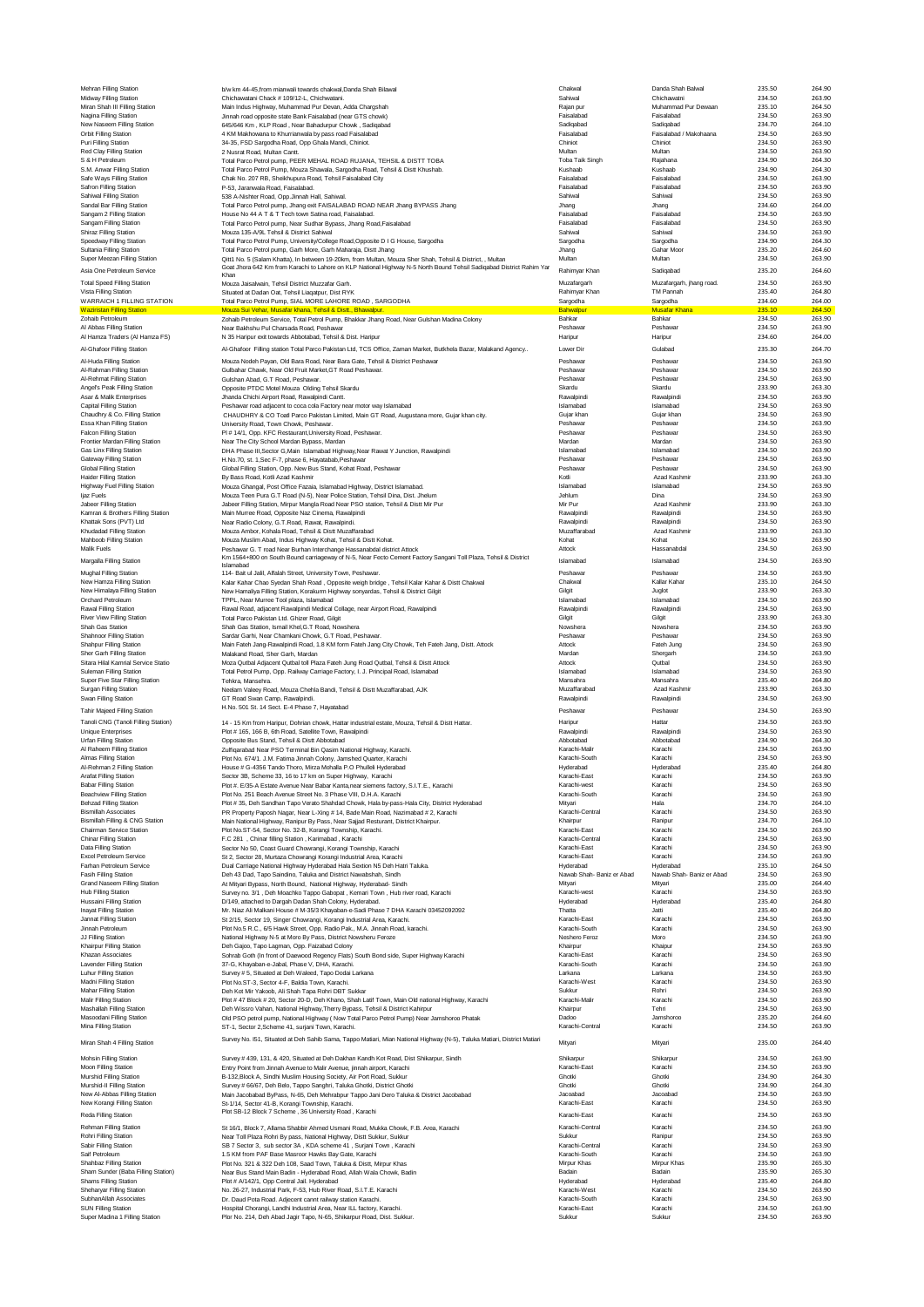| Super Madina Filling Station       | 146-147 km on Super Highway, near Jamshora toll plaza, distt dadu.                                            | Dadoo                   | Jamshoroo           | 235.20 | 264.60 |
|------------------------------------|---------------------------------------------------------------------------------------------------------------|-------------------------|---------------------|--------|--------|
| World Filling Station              | Plot No. B/10-A, Situated at Fateh Chowk, Hyderabad                                                           | Hyderabad               | Hyderabad           | 235.40 | 264.80 |
| Yasir CNG and Filling Station      | Hala By Pass, National Highway (North Bound), Distt Matiari.                                                  | Mitvari                 | Hala                | 234.70 | 264.10 |
| Mashallah Associates               | Natha Khan Bridge, Shahra-e-Faisal Karachi                                                                    | Karachi-East            | Karachi             | 234.50 | 263.90 |
| Miran Buksh Filling Station        | Main Feroz Pur Rd, Kahna Nau, Lahore.                                                                         | Kahna Nau               | Lahore              | 234.60 | 264.00 |
| Jam Good Filling Station           | 607 TDA, Muhammdi Adda, Near Pathan Hotel, 30 km from Muszafargarh, MM Road, Disstt. Muzafargarh              | Muzafargarh             | Muzafargarh         | 234.50 | 263.90 |
| Zubair Raheem Filling Station      | Tuku Ada, Ajmal Chowk Tehsil, Chowbara District, Layyah.                                                      | Layyah                  | Layyah, Chobara     | 234.80 | 264.20 |
| Lahore Gasoline                    | Plot No. 413, 414 & 415 situated at Link Wahdat Road, Pak Block, Allama Iqbal Town,                           | Lahore                  | Lahore              | 234.50 | 263.90 |
| Ittefag - Il Filling Station       | Gojra Road Near D.H.Q Hospital, Jhang                                                                         | Jhang                   | Jhang               | 234.90 | 264.30 |
| Al - Ayaan Filling Station         | Plot # 65, Zulfigar Avenue, Phase VIII DHA Karachi                                                            | Karachi                 | Karachi             | 234.50 | 263.90 |
| Sangam III Filling Station         | Chak No. 76, RB, 0.5KM Jaranwala Road, Khurrianwala, Faisalabad                                               | Faisalabad              | Faisalabad          | 234.50 | 263.90 |
| Royal Fuel Station                 | Plot No. 3B, Block C, Situated at Zahoor Elahi Road, Gulberg II Scheme, Lahore                                | Lahore                  | Lahore              | 234.50 | 263.90 |
| Gas Power Filling Station          | Gas Power F/S, Khawaja Safdar Rd, Sialkot Cantonement, Sialkot                                                | <b>SIALKOT</b>          | <b>SIALKOT</b>      | 235.10 | 264.50 |
| AS Petroleum                       | A.S. Petroleum, Opposite Main Group of Chakwal Wadda Bags Stop, Sambrial                                      | <b>SIALKOT</b>          | Sambrial            | 234.90 | 264.30 |
| CH. AMJAD AYUB PETROLEUM           | 1-KM FROM TURNOL, G T Road (Islamabad bound)                                                                  | <b>ISLAMABAD</b>        | <b>ISLAMABAD</b>    | 234.50 | 263.90 |
| 9-5 CANAL S/S                      | CANAL BANK ROAD, 4KM FROM THOKER NIAZ BEIG, NEAR MOHAFIZ TOWN                                                 | LAHORE                  | LAHORE              | 234.50 | 263.90 |
| ABBAS SERVICE STATION              | PAR-HOTI MORE, SWABI MARDAN BYPASS ROAD, MARDAN                                                               | MARDAN                  | MARDAN              | 234.50 | 263.90 |
| ABDUL MAJEED & BROTHERS            | Pir goth city, District Khairpur Mirs, Pir Goth                                                               | <b>KHAIRPUR</b>         | KINGRI              | 234.60 | 264.00 |
| ABDUL REHMAN FILLING STATION       | Khairpur Tamay Waali, KHAIRPUR TAMEWALI                                                                       | <b>BAHAWALPUR</b>       | <b>HASILPUR</b>     | 234.50 | 263.90 |
| ABEDIN PETROLEUM SERVICES          | SURVEY NO. 49/1, DEH KANDHER , ( old Caltex pump) Mir Wah Road, MIRPUR KHAS                                   | <b>MIRPUR KHAS</b>      | <b>MIRPUR KHAS</b>  | 235.80 | 265.20 |
| ABID FILLING STATION               | CHAKWAL MANDRA RAWALPINDI ROAD                                                                                | <b>CHAKWAL</b>          | MANDRA              | 234.50 | 263.90 |
| AFTAB SERVICE STATION              | PLOT # 633 MAIN UNIVERSITY ROAD, NEAR NIPA ROUND ABOUT, KARACHI                                               | KARACHI                 | KARACHI             | 234.50 | 263.90 |
| AFZAL BROTHERS                     | CHOWK BAHADURPUR , SADIQABAD                                                                                  | Rahimyar Khan           | SADIOABAD           | 235.30 | 264.70 |
| AHMED PETROLEUM SERVICE            | SURVEY NO.290, BADIN KHOSKI RD, KADDAN                                                                        | <b>BADIN</b>            | <b>KHOSKI</b>       | 235.90 | 265.30 |
| AHMED-2 PETROLEUM SERVICE          | SURVEY NO.11/1-12/1, Nindo Shaher, Nindo Shaher                                                               | <b>BADIN</b>            | <b>KHOSKI</b>       | 235.90 | 265.30 |
| AISHA SERVICE STATION              | PLOT COMMERCIAL 1, OLD RAVIAN COOP HOUSING SOCIETY, Safoora Goth, KARACHI                                     | KARACH                  | KARACHI             | 234.50 | 263.90 |
| AKHTAR AND CO                      | KLP Road, National Highway N5, Ahmed Pur East, AHMEDPUR EAST                                                  | <b>BAHAWALPUR</b>       | AHMEDPUR EAST       | 235.30 | 264.70 |
| AL-KHAIR PETROLEUM SERVICES (SWL)  | KM # 12, SAHIWAL - ARIFWALA ROAD, CHAK 107-9/L, ADDA BODIANWALA                                               | <b>SAHIWAL</b>          | SAHIWAL             | 234.50 | 263.90 |
| AL-ABBAS PETROLEUM SERVICE         | SURVEY NO.201, OLD COLLEGE ROAD, , JACOBABAD                                                                  | <b>JACOBABAD</b>        | JACOBABAD           | 234.50 | 263.90 |
| AL-AHAD PETROLEUM SERVICES         |                                                                                                               | MITYARI                 | SAEEDABAD           | 234.50 | 263.90 |
|                                    | Aziz Ahmed s/o noor muhammad jamili , village Moluvi Ali haider jamli , talkua new saeedabad , NHA, SAEEDABAD |                         |                     |        |        |
| AL-AHMAD F/S                       | SHAHBAZPUR ROAD KULLA CHAUR                                                                                   | <b>GUJRAT</b>           | Gujrat              | 234.50 | 263.90 |
| ALBADR PETROLEUM                   | WANDO, AMINABAD-WANDO ROAD                                                                                    | <b>GUJRANWALA</b>       | KAMOKI              | 234.70 | 264.10 |
| AL-FAREED PETROLEUM                | RAKH CHABEEL, LAHORE CANTT, G.T. ROAD NEAR POLICE STATION MUNAWAN                                             | LAHORE                  | Lahore              | 234.50 | 263.90 |
| AL-GHANI PETROLEUM SERVICE         | FAISALABAD-MULTAN ROAD, NEAR BUS STAND, SHORKOT                                                               | Jhang                   | <b>SHORKOT</b>      | 235.20 | 264.60 |
| AL-HAMD PETROLEUM SERVICES         | 494/2, NAW ABSHAH ROAD, SHAHDADPUR                                                                            | SANGHAR                 | SHAHDADPUR          | 234.80 | 264.20 |
| AL-HASEEB FILLING STATION          | B.W. KM 184/185 Khan Pur Adda, Near Rpyal Toyota Motors, Rahimyar Khan, Rahim Yar Khan                        | Rahimyar Khan           | RAHIMYAR KHAN       | 235.40 | 264.90 |
| ALI FILLING STATION                | 36 KM HARIPUR KHANPUR TAXILA ROAD                                                                             | <b>HARIPUR</b>          | <b>KHANPUR</b>      | 234.50 | 263.90 |
| ALI PETROLEUM                      | SIAI KOT ROAD, BHFAKO PUR                                                                                     | <b>GUJRANWALA</b>       | Guiranwala          | 234.80 | 264.20 |
| Umar Filling Station               | Mouza Mulay Pur, Multan Road, Kabirwala, KABIRWALA                                                            | <b>KHANEWAL</b>         | Kabirwala           | 234.60 | 264.00 |
| ALI SHAHBAZ FILLING STATION        | Al Noor Decoration (Channa) Post office Tharu Shah, , THARU SHAH                                              | NAUSHERO FEROZE         | THARU SHAH          | 234.50 | 263.90 |
| AL-ITTEHAD FILLING STATION         | MOUZA AROOP BY PASS ROAD                                                                                      | <b>GUJRANWALA</b>       | <b>GUJRANWALA</b>   | 234.80 | 264.20 |
| AL-KARIM SERVICE STATION           | L-1/D/1, BLOCK 21, KDA SCH NO.16FEDERAL -B AREA, KARACHI                                                      | KARACHI                 | KARACHI             | 234.50 | 263.90 |
| AL-KHAIR SERVICE STATION           | PP-I BLOCK 1 LANDHI, METROVILLE-III DISTRICT MALIR, KARACHI                                                   | KARACHI                 | KARACHI             | 234.50 | 263.90 |
| AL-MADINA F/S SEHNSA               | KAI OD DAKHANA. BHIRIND BHATTA                                                                                | KOTLI                   | KOTLI               | 233.90 | 263.30 |
| AI -MADINA TRADERS                 | PLOT NO.30 R.S. 182 DEH SERI, NEAR EID GAH WADHO WAH ROAD, QASIMABAD                                          | <b>HYDERABAD</b>        | QASIMABAD           | 235.30 | 264.80 |
| AL-MAKHDOOM PETROLEUM SVC.         | Near Govt. Boys higher Secondary School, Piryalo, Piryalo                                                     | <b>KHAIRPUR</b>         | <b>KINGRI</b>       | 234.50 | 263.90 |
| AL-MASOOD PETROLEUM                | BAHALOTE CHOWK-DADAYAL                                                                                        | <b>MIRPUR</b>           | DADIYAL             | 233.90 | 263.30 |
| AL-MEHBOOB FILLING STATION         | KM # 57 FROM FORTABBAS, FORTABBAS - HAROONABAD ROAD                                                           | <b>BAHAWALNAGAR</b>     | <b>HAROONABAD</b>   | 235.10 | 264.50 |
| AL-NOOR FILLING STATION            | 5 KM DCO ROAD, CHAKWAL ROAD                                                                                   | <b>CHAKWAL</b>          | <b>CHAKWAL</b>      | 234.90 | 264.40 |
| AL-NOOR PETROLEUM                  | BLOCK 4 MANDI TOWN LIAQATABAD , PIPPLAN                                                                       | <b>MIANWALI</b>         | PIPPLAN             | 234.50 | 263.90 |
| AL-QADIR FILLING STATION           | OPPOSITE MASTER TILES FACTORY. GT ROAD CHIANWALI                                                              | <b>GUJRANWALA</b>       | <b>KAMOKI</b>       | 234.60 | 264.00 |
| AL-RAFAY SERVICE STATION           | ST-16 SECTOR 5-D SURJANI TOWN.KARACHI                                                                         | KARACHI                 | KARACHI             | 234.50 | 263.90 |
| AL-RASHID FILLING STATION          | SURVEY NO.84, DEH & TALUKA UMERKOT, UMERKOT                                                                   | <b>UMERKOT</b>          | <b>UMERKOT</b>      | 236.00 | 265.40 |
| AL-REHMAN FILLING STATION          | BETWEEN K.M. 4-5, NAROWAL SHAKARGARH ROAD, BHEBALWALI                                                         | <b>NAROWAL</b>          | <b>NAROWAL</b>      | 235.10 | 264.50 |
| <b>ALREHMAT SAGAVIEW</b>           | KM NO.45 & 46 AT MOUZA PAKKI KOTLI Daska Road NEAR SAGA SPORTS                                                | <b>SIALKOT</b>          | <b>SIALKOT</b>      | 235.10 | 264.50 |
| AL-SAEED SERVICE STATION           | PLOT NO 5 BLOCK NO 1., ALLAMA SHABBIR AHMED USMANI, KARACHI                                                   | KARACHI                 | KARACHI             | 234.50 | 263.90 |
| AL-SARDAR PETROLEUM                | KM (1-0) ALI CHOWK                                                                                            | <b>GUJRAT</b>           | <b>GUJRAT</b>       | 234.50 | 263.90 |
| AL-SERAJ PETROLEUM                 | MAIN KOTLI ROAD.                                                                                              | <b>MIRPUR</b>           | <b>MIRPUR</b>       | 233.90 | 263.30 |
| AL-SHAHBAZ FILLING STATION         | AKASH FERTILIZERS AGENCY, KHIPRO CHOWK, MIRPUR KHAS                                                           | <b>MIRPUR KHAS</b>      | <b>MIRPUR KHAS</b>  | 235.30 | 264.80 |
| AL-SIDDIQUE SVC STN                | ST-5 DADABHOY TOWN, SHAHEED MILLAT ROAD, KARACHI                                                              | KARACHI                 | KARACHI             | 234.50 | 263.90 |
| AL-SULTAN PETROLEUM                | JHANG-CHINIOT ROAD, BHAWANA                                                                                   | FAISALABAD              | <b>BHAWANA</b>      | 234.50 | 263.90 |
| ALTAF HAKIM FILLING STN            | RAHIMKOT DISTT. UPPER DIR ,DIR                                                                                | <b>DIR</b>              | <b>DIR</b>          | 235.70 | 265.10 |
| AL-ZAIB PETROLEUM                  | KAMAL CHISTI MORE KASUR DEPALPUR RD                                                                           | <b>KASUR</b>            | <b>KASUR</b>        | 234.90 | 264.30 |
| AMIR FILLING STATIONS              | PATTOKI CITY, Multan Road,                                                                                    | <b>KASUR</b>            | PATTOKI             | 234.60 | 264.10 |
| AMMA SERVICE STATION               | SA-2 ST-8,SECTOR 11-C/1 NORTH KARACHI.,KARACHI                                                                | KARACHI                 | KARACHI             | 234.50 | 263.90 |
| ANAS MUNEER LIMITED                | CHAIRING CROSS THE MALL                                                                                       | LAHORE                  | LAHORE              | 234.50 | 263.90 |
| ANEEQ PETROLEUM                    | KARAMABAD PAIL RAWALPINDI ROAD                                                                                | <b>KHUSHAB</b>          | KARAMABAD           | 235.80 | 265.20 |
| ARHAM SERVICE CENTRE               | PAKPATTAN - SAHIWAL ROAD, NEAR BABA FARID CHOWK                                                               | PAKPATTAN               | PAKPATTAN           | 234.50 | 263.90 |
| ARSALAN GASOLINE                   | PLOT#19.20 Mian Shad Bagh Road-Tai Pura                                                                       | LAHORE                  | LAHORE              | 234.50 | 263.90 |
| ARSHAD FILLING STATION             | INDUS HIGHWAY BADHBER .PESHAWAR                                                                               | PESHAWAR                | PESHAWAR            | 234.50 | 263.90 |
| ARSHMAN FILLING STATION            | FAISALABAD-SARGODHA ROAD .FAISALABAD                                                                          | <b>FAISALABAD</b>       | <b>FAISALABAD</b>   | 234.50 | 263.90 |
| ASAD PETROLEUM SERVICE             | GRE-118/1, GARDEN EAST, LASBELLA CHOWK, KARACHI                                                               | KARACHI                 | KARACHI             | 234.50 | 263.90 |
| ASHRAF PETROLEUM SERVICE           | GOJRA TOBATEK SINGH ROAD , NEAR BYPASS, TOBA TEK SINGH                                                        | TOBA TEK SINGH          | TOBA TEK SINGH      | 234.80 | 264.20 |
| ASIF TRUCKING STATION              | NEAR GATWALA TOLLA PLAZA, FAISALABAD-SHEIKHUPURA ROAD, FAISALABAD                                             | FAISALABAD              | FAISALABAD          | 234.50 | 263.90 |
| ASIF ZIA PETROLEUM                 | Near Sanda Phathak, GANDA SINGH ROAD,                                                                         | <b>KASUR</b>            | Kasur               | 234.90 | 264.30 |
| ASIM FILLING STATION - CKWL        | 3 KM DCO ROAD, CHAKWAL CITY                                                                                   | CHAKWAL                 | CHAKWAL             | 235.00 | 264.40 |
| ASIM FILLING STATION - DEER        | BRAWAL BANDA .LOWER DIR                                                                                       | DIR                     | <b>LOWER DIR</b>    | 235.80 | 265.20 |
| ASSAD FUELS                        | Near General Bus Stand, Multan Rd. Bahawalpur, BAHAW ALPUR                                                    | <b>BAHAWALPUR</b>       | <b>BAHAWALPUR</b>   | 234.80 | 264.30 |
| AWAIS QARNI PETROLEUM SERVICE      | Awais Qarni C/O Mcb bank sun branch dist:Jamshoro Tauka Manghand, MANJHAND                                    | <b>JAMSHORO</b>         | MANJHAND            | 235.70 | 265.20 |
| AWAN BALOUCH TRUCKING STATION      | 61 KM SUPER HIGHWAY BAKARABAD, KARACHI                                                                        | KARACHI                 | KARACHI             | 235.10 | 264.50 |
| AWAN PETROLEUM                     | CHAKWAL MANDRA RAWALPINDI ROAD                                                                                | <b>CHAKWAL</b>          | <b>MANDRA</b>       | 234.50 | 264.00 |
| AWAN PETROLEUM SERVICE             | 165-166 KM. LAHORE ROAD , OPPOSITE TO TOYOTA MOTORS, SARGODHA                                                 | SARGODHA                | SARGODHA            | 235.00 | 264.50 |
| AWAN TRUCKING STATION              | INBETWEEN KM NO 59-60, FAISALABAD-SARGODHA ROAD LALIAN, LALLIAN                                               | SARGODHA                | LALLIAN             | 234.50 | 263.90 |
| AYAN FILLING STATION               | NATIONAL HIGHWAY (N-5) LMQ ROAD, HABIBABAD                                                                    | KASUR                   | <b>KASUR</b>        | 234.50 | 263.90 |
| <b>AZAD FILLING STATION</b>        | SURVEY NO.53, DEH PATTAR, TANDO MOHD KHAN                                                                     | TANDO MOHD KHAN         | TANDO MOHD KHAN     | 235.70 | 265.10 |
| AZAM F/S                           | SAWABI - MARDAN ROAD,, COL SHER KHAN KALLAY, SAWABI                                                           | SAWABI                  | SAWABI              | 234.60 | 264.00 |
| AL-MADINA FILLING STATION          | G T ROAD VILLAGE KHORI                                                                                        | SHEIKHUPURA             | KHORI, MURIDKE      | 234.50 | 263.90 |
| B. K. ELAHI & SONS                 | 5KM SHORT GUJAR KHAN MAIN GT ROAD                                                                             | <b>RAWAI PINDI</b>      | <b>GUJAR KHAN</b>   | 234.50 | 263.90 |
| BABU CNG (PRIVATE) LIMITED         | CHAK NO. 204 RB, TEHSIL AND DISTRICT FAISALABAD., FAISALABAD                                                  | <b>FAISALABAD</b>       | Faisalabad          | 234.50 | 263.90 |
| BAJWA PETROLEUM SERVICE            | SURVEY NO.45/1 DEH 20 BHUTTA TAPA, SAKRAND                                                                    | <b>NAWABSHAH</b>        | SAKRAND             | 234.50 | 263.90 |
| BAKHMAL KHAN AND DARYA KHAN        | MIRAN SHAH ROAD, BANNU                                                                                        | BANNU                   | BANNU               | 235.70 | 265.10 |
| <b>BARKAT FILLING STATION</b>      | Near Barkat Ice Factory, Club Road Vehari, VEHARI                                                             | VEHARI                  | Vehari              | 234.50 | 263.90 |
| BARNALA PETROLEUM                  | BHIMBER BARNALA ROAD                                                                                          | <b>BHIMBER</b>          | BARNALA             | 233.90 | 263.30 |
| <b>Burraq Filling Station</b>      | NEW ANJAM COLONY, MUHAJIR CAMP NO.4, HUB RIVER ROAD, KARACHI                                                  | KARACHI                 | KARACHI             | 234.50 | 263.90 |
| BAWALLEILLING STATION              | KAHUTA ROAD                                                                                                   | <b>RAWALPINDI</b>       | KAHUTA              | 234.50 | 263.90 |
| <b>BENZINA FILLING STATION</b>     | BLOCK G-3, M.A.JOHAR TOWN.                                                                                    | LAHORE                  | LAHORE              | 234.50 | 263.90 |
| Munir Brothers                     | CHOA SAIDEN SHAH Kalar Kahar Road                                                                             | <b>CHAKWAL</b>          | CHOA SAIDEN SHAH    | 235.30 | 264.70 |
| BILAL SUPER DRIVE                  | SURVEY NO. 126/1, HALANI ROAD, MEHRABPUR                                                                      | NAUSHERO FEROZE         | MEHRABPUR           | 234.90 | 264.30 |
| <b>BISMILLAH PETROLEUM</b>         | 13-14 KM, FAISALABAD JARANWALA ROAD, JARANWALA                                                                | FAISALABAD              | FAISALABAD          | 234.50 | 263.90 |
| <b>BISMILLAH PETROLEUM SERVICE</b> | Taj Colony, Buchari road, NAWABSHAH                                                                           | <b>NAWABSHAH</b>        | <b>NAWABSHAH</b>    | 234.50 | 263.90 |
| BOLAN PETROLEUM SERVICE            | SUKKUR JACOBABAD ROAD, JACOBABAD                                                                              | <b>JACOBABAD</b>        | <b>JACOBABAD</b>    | 234.50 | 263.90 |
| <b>BUKHARI PETROLEUM</b>           | CHAKWAL PINDI ROAD                                                                                            | <b>CHAKWAL</b>          | <b>CHAKWAL</b>      | 234.70 | 264.10 |
| MODERN FUELS                       | Pir Khursheed Colony Rd. Chungi No. 08, Multan, Multan                                                        | <b>MULTAN</b>           | <b>MULTAN</b>       | 234.50 | 263.90 |
| TOTAL SERVICE CENTER - COCO        | F-6 MARKAZ SUPERWAY MARKET                                                                                    | <b>ISLAMABAD</b>        | <b>ISLAMABAD</b>    | 234.50 | 263.90 |
| SKURDU FILLING STATION             | AIRPORT ROAD, GHAYUL                                                                                          | SKARDU                  | SKARDU              | 233.90 | 263.30 |
| HUMAYUN FILLING STATION            | B/W KM 3 806, 807, OF N-55, DERA GHAZI KHAN                                                                   | DERA GHAZI KHAN         | D. G. KHAN          | 234.50 | 263.90 |
| WAQAS PETROLEUM                    | MAIN KOTLI SARSAWA ROAD                                                                                       | KOTLI                   | KOTLI               | 233.90 | 263.30 |
| CAVALRY SERVICE CENTRE             | 756-A. X-BLOCK DHA                                                                                            | LAHORE                  | LAHORE              | 234.60 | 264.00 |
| CENTRAL F/S                        | NEAR SOAN BRIDGE, ADJ, NLC, GT ROAD                                                                           | <b>RAWALPINDI</b>       | <b>RAWALPINDI</b>   | 234.50 | 263.90 |
| CENTRAL GASOLINE                   | Plot no. ST-2, Sector 5-A/4, North Karachi, Township, Karachi.                                                | KARACHI                 | KARACHI             | 234.50 | 263.90 |
| CH. AHMED DIN FILLING STATION      | Misrial Road                                                                                                  | <b>RAWALPINDI</b>       | <b>RAWALPINDI</b>   | 234.50 | 263.90 |
| CH. MOHAMMAD AYUB PETROLEUM        | MAIN PESHAWAR G.T ROAD,                                                                                       | <b>ISLAMABAD</b>        | <b>ISLAMABAD</b>    | 234.50 | 263.90 |
| CH. PETROLEUM SERVICE              | DEHLI-MULTAN ROAD, Near Mana Road, BUREWAL - ARIFWALA SECTION                                                 | <b>VEHARI</b>           | <b>BUREWALA</b>     | 234.50 | 263.90 |
| CHAMAN PETROLEUM                   | 1 KM, SIALKOT - WAZIRABAD ROAD, NEAR NOUL MORE HARAR OPPOSITE NOBLE PUBLIC SCHOOL                             | <b>SIALKOT</b>          | <b>SIALKOT</b>      | 235.20 | 264.60 |
| CHAN PETROLEUM                     | MAYANA GONDAL.                                                                                                | MANDI BAHAUDDIN         | MANDI BAHAUDDIN     | 234.90 | 264.30 |
| CHAND WAZIRSTAN F/S                | MAIN INDUS HIGHWAY, AT BASET KHEL, NEAR TAJA ZAI, GANDI CHOWK, GAMBILA                                        | <b>LAKKI MARWAT</b>     | <b>GAMBILA</b>      | 235.70 | 265.10 |
| CHAUDHARY SULTAN MAHMOOD & CO.     | L.M.Q. ROAD NEAR GENERAL BUS STAND, Main City                                                                 | <b>SAHIWAL</b>          | <b>SAHIWAL</b>      | 234.50 | 263.90 |
| CHAUDHRY GAS STATION               | GOJRA MANDI, OUTSIDE GENERAL BUS STAND, OPPOSITE TO CHURCH, GOJRA                                             | FAISALABAD              | GOJRA               | 234.60 | 264.00 |
| CHAUDHRY PET SERVICE               | SAHIWAL - QABULA - ARIFWALA ROAD, OLD MILE # 28 FURLANG 6, CITY ROAD                                          | PAKPATTAN               | <b>ARIFWALA</b>     | 234.50 | 263.90 |
| CHAUDRY PETROLEUM HATTAR           | MOUZA SHADI                                                                                                   | <b>HARIPUR</b>          | <b>HATTAR</b>       | 234.50 | 263.90 |
| CHINAR FILLING STATION             | NEAR PESHAWAR BRIDGE, G.T ROAD, , PESHAWAR                                                                    | PESHAWAR                | PESHAWAR            | 234.50 | 263.90 |
| CHINAR SEHALA F/S                  | KAHUTA ROAD,                                                                                                  | <b>ISLAMABAD</b>        | <b>ISLAMABAD</b>    | 234.50 | 263.90 |
| CITY FILLING STATION               | NORTH CIRCULAR ROAD                                                                                           | <b>DERA ISMAIL KHAN</b> | D. I. KHAN          | 234.50 | 263.90 |
| CITY PETROLEUM SERVICE - CHWT      | LMQ ROAD CITY ROAD, Near Railway Link Road,                                                                   | SAHIWAL                 | <b>CHICHAWATNI</b>  | 234.50 | 263.90 |
| CITY PETROLEUM SERVICE - DHRK      | SHAHANSHAH COTTON FACTORY, DHARKI                                                                             | <b>GHOTKI</b>           | <b>DHARKI</b>       | 235.20 | 264.60 |
|                                    |                                                                                                               |                         |                     |        |        |
| CITY SERVICE CENTRE                | BAHAWALI ROAD CITY ROAD, Opposite Government Commerce College, Bahawali Road, Bawalanagar                     | <b>BAHAWALNAGAR</b>     | <b>BAHAWALNAGAR</b> | 234.70 | 264.10 |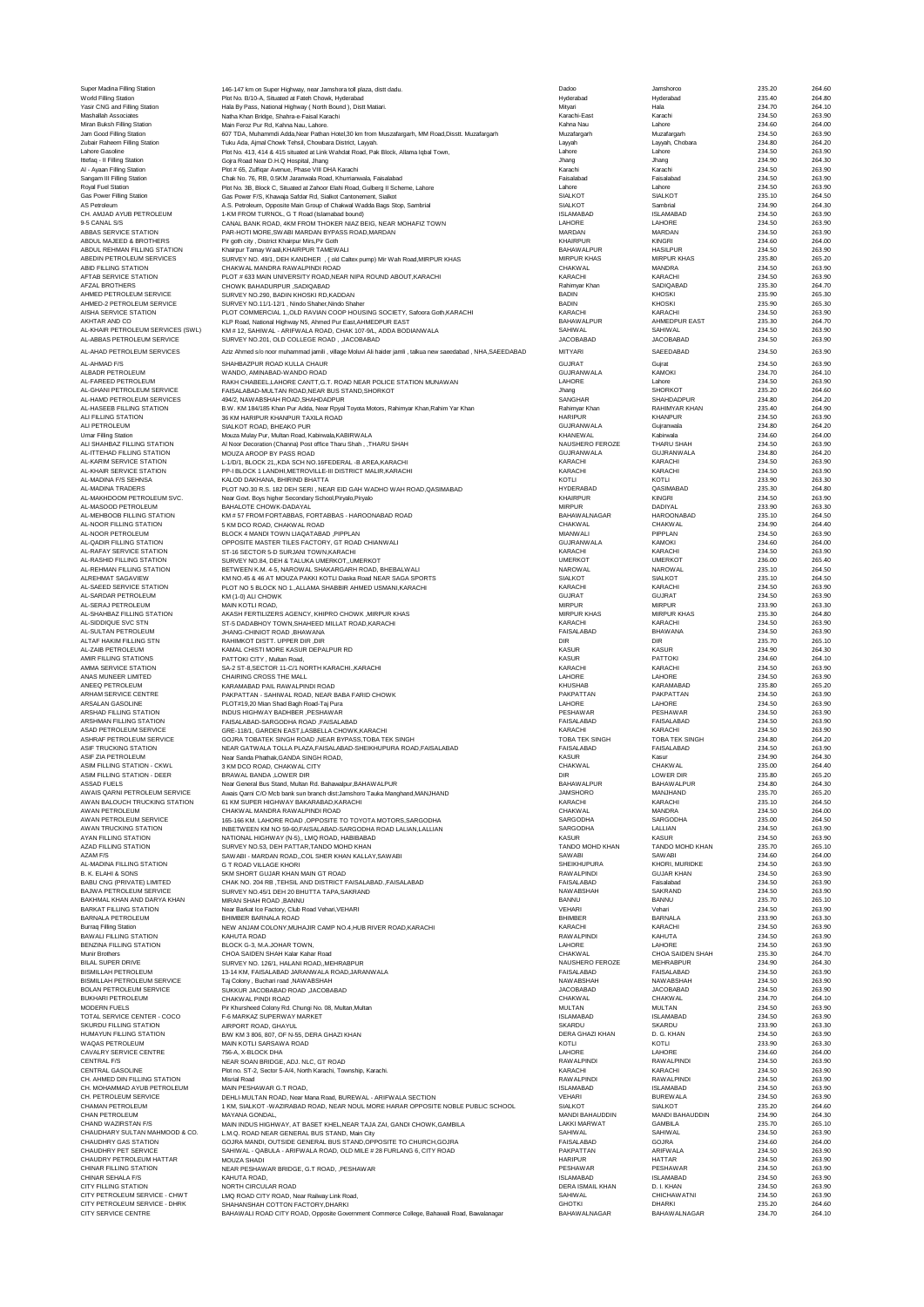| CNG SYSTEMS<br><b>CROWN FILLING STATION</b>                            | PLOT NO.7, PAF BASE FAISAL, MAIN SHAHRAH-E-FAISAL, KARACHI                                                                         | KARACHI                                | KARACHI<br>SADIQABAD                     | 234.50<br>235.20 | 263.90<br>264.60 |
|------------------------------------------------------------------------|------------------------------------------------------------------------------------------------------------------------------------|----------------------------------------|------------------------------------------|------------------|------------------|
| <b>CROWN PETROLEUM</b>                                                 | Near Zaiqa Resturant Taj Chowk KM NO. 635 OF NATIONAL HIGHWAY KLP Road, SADIQABAD<br>6-7-C, MAIN GULBERG ROAD, GULBERG, FAISALABAD | Rahimyar Khan<br>FAISALABAD            | FAISALABAD                               | 234.50           | 263.90           |
| DEEPALPUR FILLING STN                                                  | DEEPALPUR - PAKPATTAN ROAD, Main City                                                                                              | <b>OKARA</b>                           | DEEPALPUR                                | 234.50           | 263.90           |
| DEFENCE SERVICE CENTRE<br>DEWAN ASHFAQ FILLING STATION                 | PLOT NO 302, R-BLOCK DHA<br>KM # 12, HAVAILY LAKHA - SULEMANKI, HAVAILY LAKHA                                                      | LAHORE<br><b>OKARA</b>                 | LAHORE<br>DEEPALPUR                      | 234.60<br>234.60 | 264.00<br>264.00 |
| <b>DIAMOND FILLING STATION</b>                                         | 6-KM, SIALKOT ROAD, AROOP MOOR                                                                                                     | <b>GUJRANWALA</b>                      | <b>GUJRANWALA</b>                        | 234.80           | 264.20           |
| <b>DOHA PETROLEUM</b><br>DOST MUHAMMAD ENTERPRISES F/S                 | 140-A SATELLITE TOWN , SARGODHA<br>SURVEY NO.106 HYD-BADIN ROAD.BADIN                                                              | SARGODHA<br><b>BADIN</b>               | SARGODHA<br><b>BADIN</b>                 | 234.90<br>235.70 | 264.30<br>265.10 |
| DUA PETROLEUM SERVICE                                                  | INDUS HIGHWAY, SURVEY NUMBER 325, KAKKAR                                                                                           | DADU                                   | Kakkar                                   | 235.40           | 264.90           |
| <b>EMPIRE FILLING STATION</b>                                          | 392 393 BLOCK A-1, GURU MANGAT ROAD, GULBERG III                                                                                   | LAHORE                                 | LAHORE                                   | 234.60           | 264.00           |
| <b>ESSA PETROLEUM</b><br>E-ZEE FILLING STATION                         | PLOT ST.7 SECTOR-3 ORANGI TOWN, KARACHI<br>CC-A/133A & A-134/A, Main Qasimabad Road, QASIMABAD                                     | KARACHI<br>HYDERABAD                   | KARACHI<br>QASIMABAD                     | 234.50<br>235.40 | 263.90<br>264.80 |
| FAISAL ADNAN TRUCKING STATION                                          | KM 13 G.T.ROAD RANA TOWN,                                                                                                          | SHEIKHUPURA                            | FEROZWALA                                | 234.50           | 263.90           |
| <b>FAISAL PETROLEUM</b><br><b>FAISAL SERVICE STATION</b>               | JAIL ROAD, ADJACENT KIA MOTORS, FAISALABAD                                                                                         | FAISALABAD<br>KARACH                   | FAISALABAD<br>KARACHI                    | 234.50<br>234.50 | 263.90<br>263.90 |
| <b>FAISAL TRUCKING STATTION</b>                                        | 649, JEHANGIR ROAD, KARACHI<br>FAISALABAD-CHINIOT ROAD, NEAR MADINA SUGAR MILL, CHINIOT                                            | <b>JHANG</b>                           | CHINIOT                                  | 234.50           | 263.90           |
| FAISAL-2 SERVICE STATION                                               | girls collage . STATION ROAD, .KHAIRPUR                                                                                            | <b>KHAIRPUR</b>                        | <b>KHAIRPUR</b>                          | 234.60           | 264.00           |
| <b>FARMS FUEL</b><br><b>FAROOQ FILLING STATION</b>                     | REHMAN SOCIETY, 121/JB , MILLAT ROAD, FAISALABAD<br>AL-SAEED CHOWK, TEHSIL FEROZWALA                                               | FAISALABAD<br>LAHORE                   | FAISALABAD<br>LAHORE                     | 234.50<br>234.50 | 263.90<br>263.90 |
| FAROOQ SAEED PETROLEUM SERVICE                                         | OPPOSITE KOHINOOR TOWN, SADIQ SARWARI ROAD, FAISALABAD                                                                             | FAISALABAD                             | FAISALABAD                               | 234.50           | 263.90           |
| FAROOQ SONS PETROLEUM                                                  | PLOT NO.168, 170, ALLAMA IQBAL ROAD DHARAM PURA                                                                                    | LAHORE                                 | Lahore                                   | 234.50           | 263.90           |
| <b>FARZAM FUEL STATION</b><br>FATEH SHER KHAN ZAWAR HUSSEIN            | PP 1, SECTOR-Z-IV, GULSHAN-E-MAYMAR, KARACHI<br>TOBA TEK SINGH ROAD.                                                               | KARACH<br>TOBA TEK SINGH               | KARACH<br>KAMALIA                        | 234.50<br>234.50 | 263.90<br>263.90 |
| FAUJI PETROLEUM SERVICE - ATK                                          | GT ROAD HAJI SHAH CHOWK                                                                                                            | <b>ATTOCK</b>                          | <b>ATTOCK</b>                            | 234.70           | 264.10           |
| FAUJI PETROLEUM SERVICE - TMK<br><b>FAUJI TRUCKING SERVICE STATION</b> | TANDO MOHAMMAD KHAN - SUJJAWAL ROAD, NEAR FAUJI SHUGAR MILLS, TANDO MOHD KHAN                                                      | TANDO MOHD KHAN<br>KARACHI             | TANDO MOHD KHAN<br>KARACHI               | 235.60<br>234.50 | 265.00<br>263.90 |
| <b>FEMTECH PETROLEUM</b>                                               | SUPER HIGHWAY 47 K.M, KATHORE TURN ,KARACHI<br>5-KMS SHEIKHUPURA-LHR ROAD CH MILL STOP, NEAR ICI                                   | SHEIKHUPURA                            | SHEIKHUPURA                              | 234.50           | 263.90           |
| FRONTIER BALUCHISTAN GAS                                               | Mouza Kohi wala near Mahni Sial, G.T. Rd. Tehsil Kabirwala, KABIRWALA                                                              | KHANEWAL                               | <b>KABIRWALA</b>                         | 234.60           | 264.00           |
| GAMBAT CITY PETROLEUM SERVICE<br><b>GHAUSIA PETROL SERVICE</b>         | PLOT NO.2117, STATION ROAD, , GAMBAT<br>MAIN BAZAR (old Caltex pump), THATTA                                                       | <b>KHAIRPUR</b><br>THATTA              | GAMBAT<br>THATTA                         | 234.80<br>234.80 | 264.20<br>264.20 |
| <b>GHAZI FILLING STATION</b>                                           | Near Harbanspura ring road Interchange, HAJI PURA, HARBANS PURA                                                                    | LAHORE                                 | LAHORE                                   | 234.50           | 263.90           |
| GILL FILLING STATION                                                   | 31-KM LAHORE JARANWALA RD                                                                                                          | SHEIKHUPURA                            | SHARQPUR SHARIF                          | 235.10           | 264.50           |
| GOTEWALA SERVICE STATION<br><b>GREEN GAS STATION</b>                   | NATIONAL HIGHWAY OFF MALIR, BRIDGE LANDHI, KARACHI<br>MAIN PESHAWAR ROAD near bus stand                                            | KARACH<br><b>RAWALPINDI</b>            | KARACHI<br><b>RAWALPINDI</b>             | 234.50<br>234.50 | 263.90<br>263.90 |
| <b>GUJJAR PETROLEUM</b>                                                | 32 KM SHEIKHUPURA- HAZIABAD ROAD                                                                                                   | <b>SHEIKHUPURA</b>                     | SHEIKHUPURA                              | 234.50           | 263.90           |
| <b>GULSHAN SERVICE STATION</b>                                         | BLOCK 14 OPP SABZI MANDI, GULSHAN E IQBAL, KARACHI                                                                                 | KARACHI                                | KARACHI                                  | 234.50           | 263.90           |
| HAFEEZ SERVICE CENTRE<br><b>HAFIZ BROTHERS</b>                         | NEAR SAGGIAN BRIDGE NO 1<br>DAK KHANA ROAD CHAH MIRAN                                                                              | LAHORE<br>LAHORE                       | LAHORE<br>LAHORE                         | 234.50<br>234.50 | 263.90<br>263.90 |
| HAFIZ SUDAIS FILLING STATION                                           | SA1-ST.1 SECTOR 2B ORANGI TOWN, KARACHI                                                                                            | KARACH                                 | KARACH                                   | 234.50           | 263.90           |
| HAIDER SERVICE CENTRE - COCO                                           | 38-Main PECO ROAD                                                                                                                  | LAHORE                                 | LAHORE                                   | 234.50           | 264.00           |
| <b>HAJI ASHRAF KHAN</b><br><b>HAJI KHAIRDIN</b>                        | NAROWAL ROAD SHAKARGARH, NEAR ADDA MALIK BAGH<br>2 KM, JHANG ROAD , FAISALABAD                                                     | Narowal<br>FAISALABAD                  | SHAKARGARH<br>FAISALABAD                 | 235.20<br>234.50 | 264.70<br>263.90 |
| HAJI MOHD IBRAHIM & CO.                                                | 16/17 FSBD-JHANG ROAD, SIDHAR BYPASS, FAISALABAD                                                                                   | <b>FAISALABAD</b>                      | FAISALABAD                               | 234.50           | 263.90           |
| HAJVAIRY PETROLEUM                                                     | 18.4 KM OFF RAIWIND ROAD, NEAR BHOBATIAN CHOWK                                                                                     | LAHORE                                 | LAHORE                                   | 234.60           | 264.00           |
| <b>HALLAR SERVICE STATION</b><br>HAMMAD SERVICE CENTRE                 | SURVEY 9/11, DEH DARRO, DARRO<br>43 KM LMQ ROAD, PHOL NAGAR                                                                        | THATTA<br><b>KASUR</b>                 | DARRO<br>PHOL NAGAR                      | 235.10<br>234.70 | 264.50<br>264.10 |
| HAMZA FILLING STATION - KMOM                                           | M-2 MOTORWAY INTERCHANGE, BHABHRA ROAD, KOTMOMIN                                                                                   | SARGODHA                               | <b>KOTMOMIN</b>                          | 234.90           | 264.40           |
| HASHMAT PETROLEUM SERVICE                                              | CC KM 155-156 SHAHLROAD, Mouza Salia Tehsil KHANPUR                                                                                | Rahimyar Khan                          | <b>KHANPUR</b>                           | 235.70           | 265.10           |
| HASNAIN BHARPUR PETROLEUM<br>HASSAN F/S SARSAWA                        | TALAGANG Kalar Kahar ROAD BHARPUR DISTT,<br>SARSAWA KOTLI ROAD                                                                     | <b>CHAKWAL</b><br>KOTLI                | <b>CHAKWAL</b><br>SARSAWA                | 235.00<br>233.90 | 264.40<br>263.30 |
| HASSAN PETROLEUM - CKWL                                                | 52 KM PIND DADEN KHAN, CHAKWAL ROAD                                                                                                | <b>CHAKWAL</b>                         | <b>CHAKWAL</b>                           | 235.00           | 264.40           |
| HASSAN PETROLEUM - GOJR                                                | MAIN GOJRA PENSRA ROAD, GOJRA                                                                                                      | FAISALABAD                             | GOJRA                                    | 234.60           | 264.00           |
| HASSAN PETROLEUM - LMOS<br>HIGH SPEED SERVICE STATION                  | G.T. ROAD LALAMUSA<br>S/27, GULBAI CHOWRANGI, SITE Industrial Area.Mauripur Road, Karachi.KARACH                                   | GUJRAT<br>KARACHI                      | <b>LALA MOOSA</b><br>KARACHI             | 234.50<br>234.50 | 263.90<br>263.90 |
| HUDIERA PETROLEUM                                                      | BARKI-HUDIERA ROAD HUDIERA                                                                                                         | LAHORE                                 | LAHORE                                   | 234.60           | 264.00           |
| HUMAYUN & SHOAIB FUELS                                                 | Near Lahore Morr Chowk, Zafaraullah Road, Khanewal, KHANEWAL                                                                       | <b>KHANEWAL</b>                        | Khanewal                                 | 234.50           | 263.90           |
| <b>HUSSAIN GAS STATION</b><br><b>HUSSAIN PETROLEUM</b>                 | F-8 MARKAZ near Kachar<br>GOJRA ROAD SAMUNDARI, SAMUNDRI                                                                           | <b>ISLAMABAD</b><br>FAISALABAD         | <b>ISLAMABAD</b><br><b>FAISALABAD</b>    | 234.50<br>234.50 | 263.90<br>263.90 |
| <b>HUSSNAIN PETROLEUM</b>                                              | SHEIKHUPURA-FAISALABAD ROAD FEROZWATWAN                                                                                            | NANKANA SAHIB                          | <b>FEROZ WATWAN</b>                      | 234.50           | 263.90           |
| <b>IBRAR PETROLEUM SERVICE</b>                                         | KM 67, FAQIRWALI - FORT ABBAS ROAD, FAQIRWALI                                                                                      | <b>BAHAWALNAGAR</b>                    | <b>HAROONABAD</b>                        | 235.20           | 264.60           |
| AHMED FILLING STATION<br><b>IMRAN GASOLINE SERVICE</b>                 | NEAR K E S C OFFICE MALIR CITY, KARACHI<br>Near Coca Cola Factory, Vehari Road, Multan, MULTAN                                     | KARACHI<br>MULTAN                      | KARACHI<br>MULTAN                        | 234.50<br>234.50 | 263.90<br>263.90 |
| <b>IMRAN PETROLEUM</b>                                                 | CHACK NO.9/SB, KOT MOMIN, BHAW AL ROAD, KOT MOMIN                                                                                  | SARGODHA                               | <b>KOTMOMIN</b>                          | 234.80           | 264.20           |
| <b>IMTIAZ TRUCKING STATION</b><br><b>IQBAL SERVICE STATION</b>         | KASUR DEEPALPUR ROAD KALO                                                                                                          | <b>KASUR</b><br>LAHORE                 | <b>KASUR</b><br>LAHORE                   | 235.00<br>234.60 | 264.40<br>264.00 |
| ISI AMABAD FILLING STATION                                             | Main FEROZEPUR ROAD KOT LAKHPAT NEAR GENERAL HOSPITAL<br>DEHLI - MULTAN ROAD, ARIFWALA - PAKPATTAN SECTION                         | PAKPATTAN                              | <b>ARIFWALA</b>                          | 234.50           | 263.90           |
| <b>ITEFAQ FILLING STATION</b>                                          | 5 KM Manga Raiwind Road, ADDA TALAB SARAI                                                                                          | LAHORE                                 | LAHORE                                   | 234.70           | 264.10           |
| <b>JAM TAMACHI SERVICE STATION</b><br><b>JAN TRUCKING STATION</b>      | DO-PLOT NO.20-23 GHULAM HAIDER, QAZI AHMED ROAD, NAW ABSHAH                                                                        | <b>NAWABSHAH</b><br>KOHAT              | <b>NAWABSHAH</b><br>LACHI                | 234.50<br>234.80 | 263.90<br>264.20 |
| <b>JAVED SERVICE STATION</b>                                           | KM30.5 KOHAT-BANNU ROAD, LACHI<br>188/1, NISHTAR ROAD GARDEN WEST, KARACHI                                                         | KARACH                                 | KARACHI                                  | 234.50           | 263.90           |
| <b>JOHAR TOWN FILLING</b>                                              | 24-25 B JOHAR TOWN                                                                                                                 | LAHORE                                 | LAHORE                                   | 234.50           | 263.90           |
| <b>JOIYA PETROLEUM</b><br>JOYIA PETROLEUM SERVICES                     | Near Gypsum Factory, Indus Highway, 9-km, D.I.Khan Rd. Taunsa Sharif, TAUNSA<br>ADDA GA.I.IIANI. 12 KM FROM BAHAWAI I CHOWK        | DERA GHAZI KHAN<br><b>BAHAWALNAGAR</b> | <b>TAUNSA</b><br><b>BAHAWALNAGAR</b>     | 234.70<br>234.80 | 264.20<br>264.20 |
| KAMAL SERVICE STATION                                                  | SECTOR 48 B, STREET 2, KORANGI TOWNSHIP EAST, KARACHI                                                                              | KARACHI                                | KARACHI                                  | 234.50           | 263.90           |
| KANDIARI PETROLEUM SERVICES                                            | S.NO.2/294, DEH KANDIARI, SANGHAR ROAD, KANDIARI                                                                                   | SANGHAR                                | KANDIARI                                 | 235.20           | 264.60           |
| KARAKORUM FILLING STATION<br>KARAKORUM PETROLEUM SVC                   | SHAHRA-E-RESHAAM ROAD, NOMAL JAGLOT<br>SHAHRA-E-QUIAID-E-AZAM, ZERO POINT                                                          | GILGIT<br>GILGIT                       | GILGIT<br>GILGIT                         | 233.90<br>233.90 | 263.30<br>263.30 |
| KARAM ALLAH PETROLEUM                                                  | MOUZA KACHA, KAHNA KACHA ROAD                                                                                                      | LAHORE                                 | LAHORE                                   | 234.60           | 264.00           |
| KARAMABAD PETROLEUM<br><b>KARIMI AUTOS</b>                             | NEAR SABZI MANDI SARGODHA ROAD.KHUSHAB                                                                                             | <b>KHUSHAB</b><br>KARACHI              | <b>KHUSHAB</b><br>KARACHI                | 235.60           | 265.00           |
| KARMANWALLA PETROL SERVICE                                             | 4 E 10/15, SECOND CHOWRANGI, NAZIMABAD NO 4, KARACHI<br>MINCHINABAD ROAD NEW BUS STAND, Main City,                                 | <b>BAHAWALNAGAR</b>                    | <b>BAHAWALNAGAR</b>                      | 234.50<br>234.70 | 263.90<br>264.10 |
| KASHGHAR FILLING STATION -SOUST                                        | NEAR SOUST DRY PORT,                                                                                                               | GILGIT                                 | GILGIT                                   | 233.90           | 263.30           |
| KASHMIR PETROLEUM<br>KHAIRUL BASHAR FILLING STATION                    | DINA MANGLA ROAD, JATNA<br><b>KARAKORUM HIGHWAY</b>                                                                                | <b>MIRPUR</b><br><b>DIAMER</b>         | <b>MIRPUR</b><br>CHILAS                  | 233.90<br>233.90 | 263.30<br>263.30 |
| KHAN FILLING STATION                                                   | PESHAWAR ROAD NEAR GOLRA MORE                                                                                                      | <b>RAWALPINDI</b>                      | <b>RAWALPINDI</b>                        | 234.50           | 263.90           |
| KHAN PETROLEUM SERVICE                                                 | Chowk Chor Hatta, Taunsa Rd, D.G.Khan,D. G. KHAN                                                                                   | DERA GHAZI KHAN                        | D. G. KHAN                               | 234.50           | 263.90           |
| <b>KHATTAK F/S</b><br>KHAWAR SHAHEED SERVICE STATION                   | G.T. ROAD, JAHANGIRA ,JAHANGIRA<br>PPN-I, HANIF SRE KARSAZ, MAIN SHAHRAE FAISAL, KARACHI                                           | <b>NOW SHERA</b><br>KARACHI            | <b>JAHANGIRA</b><br>KARACHI              | 234.50<br>234.50 | 263.90<br>263.90 |
| KHYBER PETROL SERVICE                                                  | M. T KHAN RD SULTANBAD, NEAR NEW HAJI CAMP, KARACHI                                                                                | KARACHI                                | KARACHI                                  | 234.50           | 263.90           |
| <b>KHYBER TRUCKING STATION</b>                                         | Hyderabad Bypass , SURVEY #42, DEH MIANI TAPPO HUTRI, HYDERABAD                                                                    | <b>HYDERABAD</b>                       | <b>HYDERABAD</b>                         | 235.40           | 264.80           |
| KISAN CITY SERVICE STATION<br><b>LARAIB PETROLEUM</b>                  | UC-2 KHORA ROAD,, GAMBAT<br>NARWALA ROAD ,FAISALABAD                                                                               | <b>KHAIRPUR</b><br>FAISALABAD          | GAMBAT<br><b>FAISALABAD</b>              | 234.80<br>234.50 | 264.20<br>263.90 |
| <b>LAWAGHAR FILLING STATION</b>                                        | CHUNGI NO.2 NEAR TOOL PLAZA, INDUS HIGHWAY, KARAK                                                                                  | <b>KARAK</b>                           | <b>KARAK</b>                             | 235.10           | 264.60           |
| LAWARI T/S<br><b>LEGHARIE BROTHERS P/S</b>                             | CHITRAL ROAD, DAROSH, KALAT<br>KM # 18, FORTABBAS - YAZMAN ROAD, CHAK 286/HR                                                       | CHITRAL<br><b>BAHAWALNAGAR</b>         | DAROSH<br><b>FORTABBAS</b>               | 233.90<br>235.70 | 263.30<br>265.10 |
| LEHTRAR FILLING STATION                                                | KOTLI-SATIYAN ROAD-LEHTRAR                                                                                                         | <b>RAWAI PINDI</b>                     | <b>RAWALPINDI</b>                        | 234.50           | 263.90           |
| LUCKY KOHINOOR FILLING STATION                                         | PLOT 96 T0 99 SAMANABAD, KHIPRO CHOWK, KHIPRO                                                                                      | SANGHAR                                | <b>KHIPRO</b>                            | 235.40           | 264.80           |
| LUCKY PETROLEUM SERVICE - MITHI<br><b>LUCKY SERVICE STATION</b>        | MITHI-NAUKOT ROAD, TEHSIL MITHI, MITHI<br>PROV-V1 ABDUL HASAN ISPHANI ROAD, SOHRAB ROAD, KARACHI                                   | THARPARKAR<br>KARACHI                  | Mithi<br>KARACHI                         | 236.20<br>234.50 | 265.60<br>263.90 |
| <b>LYALLPUR FILLING STATION</b>                                        | HEVALI LAKHA - HEAD SULEMANKI ROAD, MEHTAB GARH                                                                                    | OKARA                                  | DEEPALPUR                                | 234.70           | 264.10           |
| M. NIAZI PETROLEUM                                                     | GAHKUCH, TEHSIL PONIAL,                                                                                                            | GILGIT                                 | <b>GAHKUCH</b>                           | 233.90           | 263.30           |
| M. QASIM PETROLEUM SERVICE<br><b>M/S ADNAN GASOLINE SERVICE</b>        | BAHN SAEEDABAD BYPASS, INDUS HIGHWAY, BHAN SAEEDABAD<br>PLOT NO.03 BLOCK NO. 2, Pinjra Pole Pakistan chowk, HYDERABAD              | <b>JAMSHORO</b><br><b>HYDERABAD</b>    | <b>BHAN SYEDABAD</b><br><b>HYDERABAD</b> | 234.50<br>235.50 | 263.90<br>264.90 |
| <b>M/S ALI BROTHERS</b>                                                | <b>DAGGAR .BUNAIR</b>                                                                                                              | <b>BUNAIR</b>                          | <b>BUNAIR</b>                            | 234.90           | 264.30           |
| M/S AREEB SERVICE CENTRE                                               | 13 KM, MULTAN ROAD, N-5                                                                                                            | LAHORE                                 | LAHORE                                   | 234.50           | 263.90           |
| M/S ASSADULLAH JAMALI PET SRVC<br><b>M/S GHAUSIA SERVICE CENTER</b>    | M/S ASSADULLAH JAMALI PET SRVC c/o Habib Bank Sirhari, SHAHDADPUR<br>BLOCK D2, WAPDA TOWN                                          | SANGHAR<br>LAHORE                      | SHAHDADPUR<br>LAHORE                     | 234.50<br>234.50 | 264.00<br>263.90 |
| <b>M/S JEHANGIR PETROLEUM SERVICE</b>                                  | Nizamani Petroeleum Service, Golarchi, Dist Badin, KARIO GANWAR                                                                    | <b>BADIN</b>                           | KARIO GANWAR                             | 235.60           | 265.00           |
| <b>M/S REHMAN FILLING STATION</b><br>M/S.AIJAZ AUTOS                   | FIZA GUT. MINGORA.MINGORA                                                                                                          | SWAT<br><b>HYDERABAD</b>               | <b>MINGORA</b><br><b>HYDERABAD</b>       | 235.60<br>235.40 | 265.00<br>264.80 |
| MADINA TRUCKING STATION                                                | B-4, FATEH CHOWK, T.M. KHAN ROAD .HYDERABAD<br>KM # 1123 LMQ ROAD, NATIONAL HIGHWA, OKARA-SAHIWAL SECTION, GAMBER                  | OKARA                                  | <b>OKARA</b>                             | 234.50           | 263.90           |
| MAHIGEER DIESEL SERVICE                                                | NMB WHARF KPT, KARACHI                                                                                                             | KARACHI                                | KARACHI                                  |                  | 263.90           |
| MAHMOOD F/S                                                            | RING ROAD, NEAR RING RD BRIDGE, PESHAWAR                                                                                           | PESHAWAR<br>MARDAN                     | PESHAWAR<br>MARDAN                       | 234.50<br>234.50 | 263.90<br>263.90 |
| MAKKA FILLING STATION<br><b>MAKKAH AUTOS</b>                           | ON BYPASS ROAD , MARDAN<br>PLOT NO SC-6 ST-17 SECTOR-15, Near BROOKS CHOWRANGI, KORANGI INDUSTRIAL AREA, KARACHI                   | KARACH                                 | KARACHI                                  | 234.50           | 263.90           |
| <b>MALIK PETROLEUM</b>                                                 | Multan Road, Melsi, MAILSI                                                                                                         | <b>MULTAN</b>                          | MAILSI                                   | 234.50           | 263.90           |
| MALKANA FILLING STATION<br>MARGALLA L PETROLEUM                        | KM # 5, MANDI AHMADABAD - BASIRPUR, MOUZA KLAIR KALAN, MANDI AHMADABAD                                                             | <b>OKARA</b><br><b>RAWALPINDI</b>      | DEEPALPUR                                | 234.80<br>234.50 | 264.20<br>263.90 |
| MARWAT CNG & FILLING STATION                                           | GT ROAD MARGALLA (Peshawer Bound)<br>MAIN G.T. ROAD NOW SHERA .NOW SHERA                                                           | <b>NOW SHERA</b>                       | TAXILA<br><b>NOW SHERA</b>               | 234.50           | 263.90           |
| MARWAT PETROLEUM S/C                                                   | Hamdani, Indus Highway, D.G.Khan, TAUNSA                                                                                           | <b>DERA GHAZI KHAN</b>                 | <b>TAUNSA</b>                            | 234.50           | 263.90           |
| MATEELA PETROLEUM<br><b>MAVERICK S/C</b>                               | MOUZA MATEELA CHOKI BHAGAT ROAD, KOT MOMIN<br>9/25,10/26, Block M, Model Town Ext,                                                 | SARGODHA<br>LAHORE                     | MATEELA<br>LAHORE                        | 234.80<br>234.50 | 264.20<br>263.90 |
| <b>MEGA CORP FILLING STATION</b>                                       | 19 KM Multan Road, CHUNG                                                                                                           | LAHORE                                 | LAHORE                                   | 234.50           | 263.90           |
| MEHAR PETROLEUM SERVICE                                                | BENAZEER AVENUE . Main City.                                                                                                       | OKARA                                  | OKARA                                    | 234.50           | 263.90           |
| MEHAR PETROLEUM<br><b>MIAN BROTHERS</b>                                | ROHTAS ROAD, DHOKE MUNAWAR CHOWK<br>MAIN SAGGIAN BYPASS AL-JANNAT ROAD NAIN SUKH                                                   | <b>JEHLUM</b><br>LAHORE                | JEHLUM<br>LAHORE                         | 234.50<br>234.50 | 263.90<br>263.90 |
|                                                                        |                                                                                                                                    |                                        |                                          |                  |                  |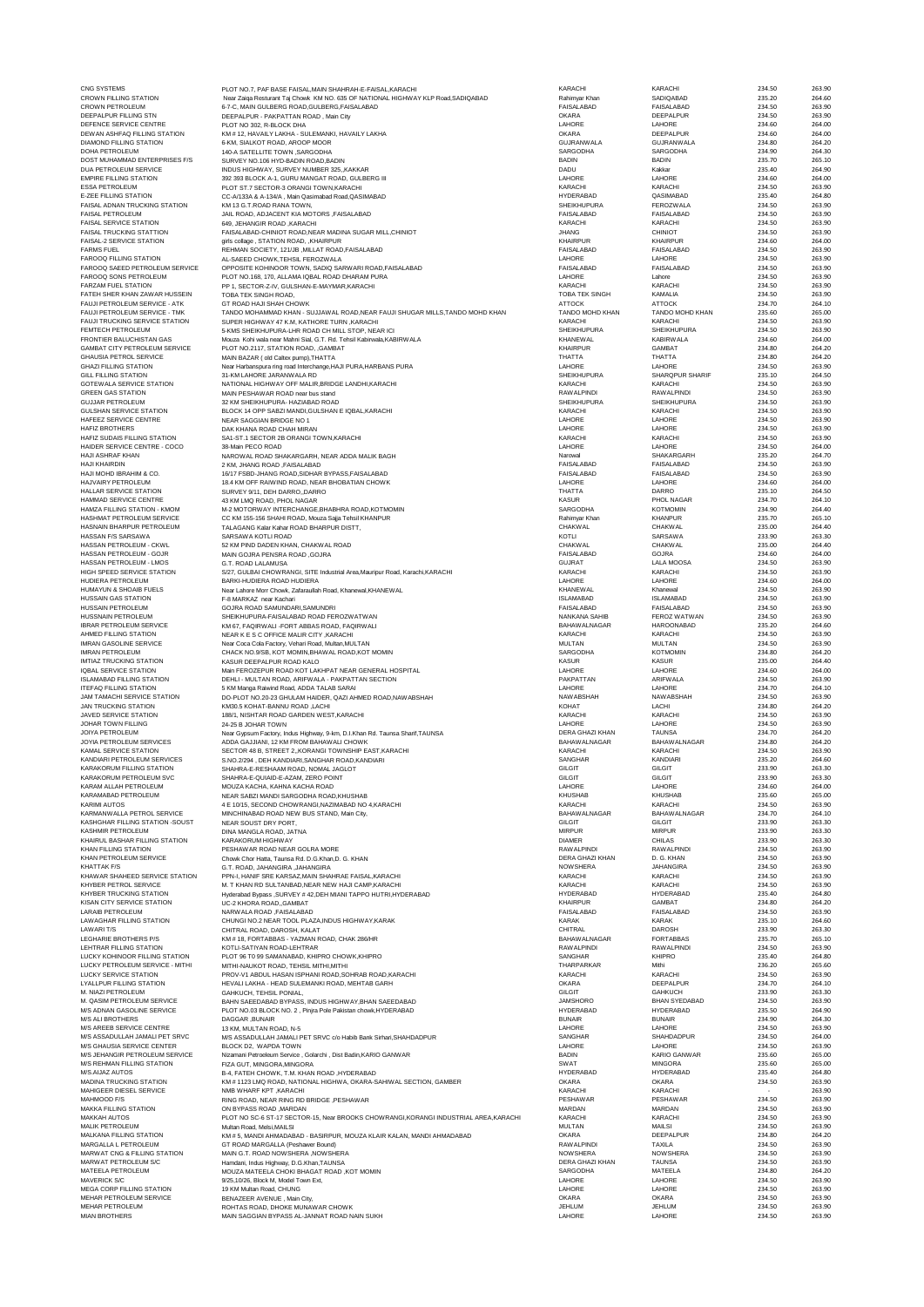|                                                               | GHAZI ROAD (DEFENCE ROAD),                                                                                                                               | LAHORE                                  | LAHORE                              | 234.60           | 264.00           |
|---------------------------------------------------------------|----------------------------------------------------------------------------------------------------------------------------------------------------------|-----------------------------------------|-------------------------------------|------------------|------------------|
| MIAN PETROLEUM - FSBD<br>MILLAT SERVICE STATION               | MAIN SAMUNDRI ROAD, NEAR SHABNAM CINEMA, FAISALABAD<br>PLOT NO 9 BLOCK NO 9 KACHI SOCIETY, Baloch Colony, KARACHI                                        | <b>FAISALABAD</b><br>KARACHI            | <b>FAISALABAD</b><br>KARACHI        | 234.50<br>234.50 | 263.90<br>263.90 |
| MODERN PETROL AGENCY                                          | Top Chock, .KHAIRPUR                                                                                                                                     | <b>KHAIRPUR</b>                         | <b>KHAIRPUR</b>                     | 234.50           | 264.00           |
| MOHAMMADI PETROLEUM SERVICE                                   | DADU-LARKANA ROAD, DADU                                                                                                                                  | DADU                                    | DADU                                | 234.50           | 263.90           |
| MOHD ZAMAN AND SONS<br>MOTORWAY F/S                           | GT ROAD near to Haripur More<br>MARDAN - NOWSHERA ROAD SOKAI CHOWK, RESALPUR                                                                             | <b>ATTOCK</b><br><b>NOWSHERA</b>        | HASANABDAL<br><b>RESALPUR</b>       | 234.50<br>234.50 | 263.90<br>263.90 |
| MUBARAK ALI PETROLEUM SERVICE                                 | SURVEY 189/3, DEH 195, NAUKOT ROAD, TANDO JAN MUHAMMAD                                                                                                   | <b>MIRPUR KHAS</b>                      | TANDO JAN MUHAMMAD                  | 235.90           | 265.30           |
| MUBARAK FILLING STATION                                       | 10-KM SHEIKHUPURA LAHORE ROAD, KOT ABDUL MALIK NEAR DOSACO CHOWK                                                                                         | <b>SHEIKHUPURA</b>                      | SHEIKHUPURA                         | 234.50           | 263.90           |
| MUDASSAR FILLING STATION                                      | 3 MILE MOORE, NEAR Police POST #1                                                                                                                        | <b>ATTOCK</b>                           | ATTOCK                              | 234.70           | 264.10           |
| MUGHAL BROTHERS<br>MUHAMMAD SIDDIQUE PETROLEUM                | Bosan Road, Chungi No. 06, Multan, MULTAN<br>PLOT NO.113, CHOKRI NO.03, Jamesabad Road, SAMARO                                                           | MULTAN<br><b>UMERKOT</b>                | MULTAN<br>SAMARO                    | 234.60<br>235.80 | 264.00<br>265.30 |
| MUHAMMADI FUEL SERVICE                                        | Dargah Mian, Vin hun, mal khan thebo, Tando Allah yar Road ( Caltex pump), USMAN SHAH HURI                                                               | TANDO ALLAH YAR                         | <b>USMAN SHAH HURI</b>              | 235.80           | 265.20           |
| MULTAZIM FILLING STATION                                      | RAW ALPINDI KOHAT ROAD, KOHAT                                                                                                                            | <b>KOHAT</b>                            | <b>KOHAT</b>                        | 234.60           | 264.00           |
| MURSHAD SERVICE STATION                                       | SURVEY 149-A, THAR COAL MINES, ISLAMKOT Taluka Mithi, dissa tharparkar, ISLAMKOT                                                                         | Tharparkar                              | <b>ISLAMKOT</b>                     | 236.50           | 265.90           |
| MURTAZA MEHMOOD PETROLEUM SERVICE<br>NASIRPUR FILLING STATION | Near Jilani Floor Mill, Salaar Market, Jamal Din Wali, SADIQABAD<br>G.T. ROAD - NASIRPUR , NASIRPUR                                                      | Rahimyar Khan<br>PESHAWAR               | SADIQABAD<br><b>NASIRPUR</b>        | 235.30<br>234.50 | 264.70<br>263.90 |
| NATIONAL PETROLEUM - GOJR                                     | PENSRA GOJRA ROAD, GOJRA                                                                                                                                 | <b>FAISALABAD</b>                       | GOJRA                               | 234.60           | 264.00           |
| NATIONAL PETROLEUM - GUJR                                     | GT Road, Near Police Station                                                                                                                             | GUJRANWALA                              | <b>KAMOKI</b>                       | 234.50           | 264.00           |
| NATIONAL PETROLEUM - KHWL                                     | Chak No. 80/10-R, near Khanewal Toll Plaza, G.T.Rd. Khanewal, KHANEW AL                                                                                  | <b>KHANEWAL</b>                         | <b>KHANEWAL</b>                     | 234.50           | 263.90           |
| NAVEED & BROTHERS PETROLEUM<br><b>NAVEED TRUCKING</b>         | NORTH CIRCUI AR ROAD<br>NACLASS NO.340 NATIONAL HIGHWAY, DEH JOREJI MALIR, KARACHI                                                                       | <b>DERA ISMAIL KHAN</b><br>KARACHI      | D. I. KHAN<br>KARACHI               | 234.50<br>234.50 | 263.90<br>263.90 |
| Shaheen Freight Services - III (ATK                           | KHOR FATEH JHANG ROAD SUKHWAL                                                                                                                            | <b>ATTOCK</b>                           | FATEH JHANG                         | 234.50           | 264.00           |
| NAWAB PETROLEUM SERVICE                                       | Khairpur bypass road, Shah Hussain chock, Khairpur Mirs, KHAIRPUR                                                                                        | <b>KHAIRPUR</b>                         | <b>KHAIRPUR</b>                     | 234.60           | 264.00           |
| NEW ALI SERVICE CENTRE                                        | MOHLANWAL, 23 KM OFF LMQ ROAD                                                                                                                            | LAHORE                                  | LAHORE                              | 234.50           | 263.90           |
| NEW ANEEQ PETROLEUM SERVICES<br><b>NEW HIGHWAY TRADERS</b>    | KHUSHAB CHAKWAL ROAD KALLAR KAHAR<br>7-8 KM LAHORE SHEIKHUPURA RD OPPOSITE SOHRAB FACTORY                                                                | <b>CHAKWAL</b><br>LAHORE                | CHAKWAL<br>LAHORE                   | 235.10<br>234.50 | 264.50<br>263.90 |
| NEW KARAKURAM PET SERVICE                                     | <b>ASTORE CITY</b>                                                                                                                                       | <b>ASTORE</b>                           | ASTORE                              | 233.90           | 263.30           |
| NEW KHYBER PETROLEUM SERVICE                                  | KILOMETER NO.678-679 OF KLP ROAD, N5, Rahim Yar Khan                                                                                                     | Rahimyar Khan                           | Rahimyar Khan                       | 236.20           | 265.60           |
| NEW MALIK PETROLEUM SERVICE                                   | AT MOUZA CHAK # 10/NP, Sadiqabad Bypass, National Highway, SADIQABAD                                                                                     | Rahimyar Khan                           | SADIQABAD                           | 235.20           | 264.60           |
| NEW RAVI SERVICE CENTER<br>NEW SAFDAR PETROLEUM SERVICE       | 34 KM LMQ ROAD, SHAMKE BHATTIAN<br>main national highway, Ghotki Bypass, DEH SANGI, , GHOTKI                                                             | <b>KASUR</b><br><b>GHOTKI</b>           | KASUR<br><b>GHOTKI</b>              | 234.60<br>235.00 | 264.00<br>264.40 |
| NEW SARHAD MIRAN SHAH 2                                       | NarGul Khan c/o MCB Matyari Bank, code 1596, main bus stand, MITYARI                                                                                     | <b>MITYARI</b>                          | <b>MITYARI</b>                      | 235.00           | 264.40           |
| NEW SARHAD MIRAN SHAH P/S                                     | Bungash Waziristan goods transport company, new truck stand, HALA NAKA, HYDERABAD                                                                        | <b>HYDERABAD</b>                        | <b>HYDERABAD</b>                    | 235.10           | 264.50           |
| NEW SARHAD TRUCKING STATION                                   | Ahmedpur East Road, Dera Masti, N5, BAHAW ALPUR                                                                                                          | <b>BAHAWALPUR</b>                       | <b>BAHAWALPUR</b>                   | 235.00           | 264.40           |
| <b>NEW SIDDIQUE TRUCKING</b><br>NEW TOWN FUEL STATION         | JACOBABAD-QUETTA Road, JACOBABAD<br>BEHIND NEW TOWN POLICE, STATION STADIUM ROAD, KARACHI                                                                | <b>JACOBABAD</b><br>KARACHI             | <b>JACOBABAD</b><br>KARACHI         | 234.50<br>234.50 | 263.90<br>263.90 |
| NIAZ PETROLEUM SERVICE                                        | SURVEY NO.505, DEH BHAGNA, Sita Road, KHAIRPUR NATHAN SHAH                                                                                               | DADU                                    | KHAIRPUR NATHAN SHAH                | 234.50           | 263.90           |
| NOOR PETROLEUM SERVICE                                        | Manik Ali, TCS office Khairpur Nathan Shah, KHAIRPUR NATHAN SHAH                                                                                         | DADU                                    | KHAIRPUR NATHAN SHAH                | 234.50           | 263.90           |
| NORTHERN GASOLINE<br>PAK PETROLEUM                            | PLOT NO. ST-2, SECTOR 11-J,, NORTH KARACHI, KARACHI., KARACHI                                                                                            | KARACHI                                 | KARACHI                             | 234.50           | 263.90           |
| PAK SARHAD GASOLINE                                           | STEEL BAGH CHAWK FEROZEPUR ROAD<br>Saraeki Chowk, Bahawalpur, BAHAW ALPUR                                                                                | <b>KASUR</b><br><b>BAHAWALPUR</b>       | <b>KASUR</b><br><b>BAHAWALPUR</b>   | 234.90<br>234.90 | 264.30<br>264.30 |
| PAKEEZA FILLING STATION                                       | 5 KM FEROZEWATWAN ROAD NANKANA ROAD                                                                                                                      | NANKANA SAHIB                           | WARBURTON                           | 234.50           | 263.90           |
| PAKISTAN PETROLEUM SERVICE                                    | Chak No 100M, Bahwalpur-Multan Road, Lodhran., LODHRAN                                                                                                   | LODHRAN                                 | LODHRAN                             | 234.80           | 264.20           |
| PANNOAKIL PETROLEUM SERVICE                                   | Main National highway, Pano Akil Bypass,, PANNOAKIL                                                                                                      | <b>SUKKUR</b>                           | PANNOAKIL                           | 234.70           | 264.10           |
| PARADISE FILLING STATION<br>PIR F/S                           | Taunsa Barrage Road, Kot Addu, District Muzaffar Garh, KOT ADDU<br>MINGORA - MARDAN ROAD,, MALAKAND AGENCY, DARGAI                                       | MUZAFARGARH<br>MALAKAND AGENCY          | <b>KOT ADDU</b><br>DARGAI           | 234.50<br>234.60 | 263.90<br>264.00 |
| POLICE WELFARE FILLING STATION                                | MAIN G.T.ROAD, DINA                                                                                                                                      | JEHLUM                                  | <b>DINA</b>                         | 234.50           | 263.90           |
| POLWEL FILLING STATION                                        | MILE 103, MAIN G.T.ROAD                                                                                                                                  | <b>JEHLUM</b>                           | JEHLUM                              | 234.50           | 263.90           |
| POTHOHAR PATROLEUM PRODUCT                                    | I-9/2, INDUSTRIAL AREA                                                                                                                                   | <b>ISLAMABAD</b>                        | <b>ISLAMABAD</b>                    | 234.50           | 263.90           |
| POWER TECH FILLING STATION<br>PRIME FILLING STATION           | 252-MULTAN ROAD, OPPOSITE MANSOORA                                                                                                                       | LAHORE<br><b>CHAKWAL</b>                | Lahore<br>TALAGANG                  | 234.50<br>235.50 | 263.90<br>264.90 |
| PRIME PETROLEUM SERVICES                                      | 55 KM TALANGANG, MAINWALI ROAD<br><b>TULSA ROAD LALAZAR</b>                                                                                              | <b>RAWALPINDI</b>                       | <b>RAWALPINDI</b>                   | 234.50           | 263.90           |
| PUNJAB PETROLEUM SERVICE                                      | 31 KM, LAHORE SHEIKHUPURA RD.                                                                                                                            | SHEIKHUPURA                             | SHEIKHUPURA                         | 234.50           | 263.90           |
| QADRIA PETROLEUM                                              | 12 KM SAMUNDRI - RIJHANA ROAD, SAMUNDRI                                                                                                                  | FAISALABAD                              | SAMUNDRI                            | 234.50           | 263.90           |
| QASIM SERVICE STATION<br><b>QASMI FILLING STATION</b>         | OZ/C/P-1/12 AT PORT OPERATION, PORT QASIM AREA,, KARACHI                                                                                                 | KARACHI<br>THATTA                       | KARACHI<br>SUJAWAL                  | 234.50<br>235.00 | 263.90<br>264.40 |
| QAZI PETROLEUM SERVICE CENTRE                                 | SURVEY NO.168/1, DEH, & TALUKA SUJAWAL, SUJAWAL<br>DEHLI - MULTAN ROAD, BUREWALA-ARIFWALA SECTION                                                        | <b>VEHARI</b>                           | <b>BUREWALA</b>                     | 234.50           | 263.90           |
| QURESHI BROTHERS                                              | MAIN SECTT. ROAD, MUZAFFARABAD                                                                                                                           | MUZAFFARABAD                            | MUZAFFARABAD                        | 233.90           | 263.30           |
| QURESHI FILLING STATION                                       | SURVEY NO.53 DEH 108, HYDERABAD Road, MIRPUR KHAS                                                                                                        | <b>MIRPUR KHAS</b>                      | <b>MIRPUR KHAS</b>                  | 235.90           | 265.30           |
| RACE COURSE SERVICE CENTRE                                    | NOOR SHAH ROAD, OPPOSITE RACE COURSE GROUND                                                                                                              | <b>SAHIWAL</b>                          | SAHIWAL                             | 234.50           | 263.90           |
| RAEES KHAN & BROS<br>RAJA 2 PETROLEUM                         | G.T.ROAD HAKIMABAD, HAKEEM ABAD<br>MANGHOPIR ROAD SITE, NEAR BARA BOARD SITE, KARACHI                                                                    | <b>NOW SHERA</b><br>KARACHI             | <b>HAKEEM ABAD</b><br>KARACH        | 234.50<br>234.50 | 263.90<br>263.90 |
| CHEEMA SONS PETROLEUM                                         | OLD G T ROAD, , Kasowal                                                                                                                                  | SAHIWAL                                 | Chichawatni                         | 234.50           | 263.90           |
| RAJA SAIDEN KAHN F/S                                          | MAIN GT ROAD RAWAT                                                                                                                                       | <b>RAWALPINDI</b>                       | <b>RAWALPINDI</b>                   | 234.50           | 263.90           |
| RAJA SERVICE STATION                                          | 512/1,PPS-5,Jamshed Quarters M.A. Jinnah Rd ,SHIKARPUR COLONY NEAR ISLAMIA COLLEGE,KARACHI                                                               | KARACHI                                 | KARACHI                             | 234.50           | 263.90           |
| RAJA SONS PETROLEUM CO.<br>RAJANI FILLING STATION             | KM # 1062, NATIONAL HIGHWAY (N-5), Chichawatni Bypass,<br>SURVEY NO.353/1, Radhan, ,Radhan                                                               | SAHIWAL<br>DADU                         | CHICHAWATNI<br>MEHAR                | 234.50<br>234.70 | 263.90<br>264.10 |
| RAMZAN FILLING STATION                                        | CHUNGI AMAR SADHU FEROZEPUR ROAD                                                                                                                         | LAHORE                                  | LAHORE                              | 234.60           | 264.00           |
| RANA FILLING STATION                                          | NAWAN JANDANWALA ,TEHSIL KALOOR KOT,NAWAN JANDANWALA                                                                                                     | <b>MIANWALI</b>                         | NWAN JHANDAWAL                      | 234.60           | 264.00           |
| RANA PETROLEUM                                                | 3 KM FROM JARRANWALA,LAHORE - JARANWALA ROAD,JARANWALA<br>AZAKAL PARK GT ROAD PUBBL                                                                      | <b>FAISALABAD</b>                       | JARANWAI A                          | 234.50           | 263.90           |
| RASHEED FILLING STATION                                       |                                                                                                                                                          | <b>NOW SHERA</b>                        | PUBBI                               |                  | 263.90           |
|                                                               |                                                                                                                                                          |                                         |                                     | 234.50           |                  |
| RAWAL FILLNG STATION<br>RAZA FILLING STATION                  | OPP. MONNOO MILL G.T.ROAD                                                                                                                                | SHEIKHUPURA<br>GUJRAT                   | KALA SHAH KAKU<br>KHARRIAN          | 234.50<br>234.50 | 263.90<br>263.90 |
| RENALA KHURD SERVICE CENTRE                                   | MAIN G. T. ROAD KHARIAN<br>LMQ ROAD, NATIONAL HIGHWAY (N-5), Renala Khurd By pass,                                                                       | <b>OKARA</b>                            | RENALA KHURD                        | 234.50           | 263.90           |
| REX SERVICE STATION                                           | NEAR YMCA GROUND STRACHEN ROAD, KARACHI                                                                                                                  | KARACHI                                 | KARACHI                             | 234.50           | 263.90           |
| RIAZ PETROLEUM                                                | 27-KM LAHORE BEDIAN ROAD, HAER VILLAGE                                                                                                                   | LAHORE                                  | LAHORE                              | 234.50           | 263.90           |
| RM FILLING STATION                                            | Sekhpar Jetty. , KARACHI                                                                                                                                 | KARACHI<br>FAISALABAD                   | KARACHI                             | 234.50<br>234.50 | 263.90           |
| ROSHAN ISMAIL PETROLEUM SERVICE<br>RUSTAM PETROLEUM SERVICE   | 90-91 KM LAHORE - JARANWALA ROAD, CHAK NO. 628, JARANWALA<br>Anaj Mandi road, LARKANA                                                                    | LARKANA                                 | JARANWALA<br>LARKANA                | 234.70           | 263.90<br>264.10 |
| S M ASIF AND CO                                               | KAGHAN ROAD, Main Bazar, Balakot                                                                                                                         | MANSEHRA                                | <b>BALAKOT</b>                      | 235.40           | 264.80           |
| S. M. SERVICE STATION                                         | SHERSHAH ROAD D-157 SITE, KARACHI                                                                                                                        | KARACHI                                 | KARACHI                             | 234.50           | 263.90           |
| S.K. SERVICE CENTRE<br>SADIO DOST FILLING STATION             | KM 3 & 4, SHEIKHUPURA GUJRANWAL RD NEAR MOTORWAY TOLL PLAZA                                                                                              | <b>SHEIKHUPURA</b><br><b>BAHAWALPUR</b> | SHEIKHUPURA<br>AHMEDPUR EAST        | 234.50<br>235.40 | 263.90<br>264.80 |
| SAHIR SERVICE STATION                                         | Kilometer 779, Mouza Mehmoodabad, National Highway, Ahmedpur Sharkia, AHMEDPUR EAST<br>107 DEPOT LINES M. A. JINNAH ROAD, Adjacent Capri cinema, KARACHI | KARACHI                                 | KARACHI                             | 234.50           | 263.90           |
| SALSABIL SERVICE STATION                                      | CLIFTON ROAD OPP TWO TALWAR, NEAR POLICE CHOWKI, KARACHI                                                                                                 | KARACHI                                 | KARACHI                             | 234.50           | 263.90           |
| SAM FILLING SERVICE CENTRE                                    | HASSAN ABAD, BURKI ROAD TEHSIL CANTT.                                                                                                                    | LAHORE                                  | LAHORE                              | 234.50           | 263.90           |
| SAMEER'S FILLING STATION<br><b>SANA SERVICE STATION</b>       | 175 PP, KHAYABAN-E-SHUJAAT, PHASE VIII, D.H.A., KARACHI<br>Caltex Petrol Pump, FOUNTAIN CHOWK ABDULLAH HAROON ROAD, KARACHI                              | KARACHI<br>KARACHI                      | Karachi<br><b>KARACHI</b>           | 234.50<br>234.50 | 263.90<br>263.90 |
| SAOIB FILLING STATION                                         | RAWALPINDI-KOHAT RD VILL SADKAL                                                                                                                          | <b>ATTOCK</b>                           | <b>FATEH JHANG</b>                  | 234.50           | 263.90           |
| SARHAD GASOLINE SERVICE                                       | Rajanpur Rd. Basti Malana, D.G.Khan, D. G. KHAN                                                                                                          | <b>DERA GHAZI KHAN</b>                  | D. G. KHAN                          | 234.50           | 263.90           |
| SARHAD MIRANSHAH FILLING STATION                              | 6 KM JHANG - CHINIOT ROAD .CHINIOT                                                                                                                       | <b>JHANG</b>                            | <b>JHANG</b>                        | 234.50           | 263.90           |
| SARWARI PETROLEUM SERVICE<br>SAS VALLEY FILLING STATION       | SURVEY NO.352, DEH HALA HALA BYPASS, HALA<br>MAIN UNIVERSITY ROAD                                                                                        | MITYARI<br>GILGIT                       | HALA<br><b>GILGIT</b>               | 234.60<br>233.90 | 264.10<br>263.30 |
| SAYYARA SERVICE STATION                                       | PHASE 1 DEFENCE HOUSING, SOCIETY 17-A KORANGI ROAD, KARACHI                                                                                              | KARACHI                                 | KARACH                              | 234.50           | 263.90           |
| Caspian Oils                                                  | Kemari, Near Pak Coast Guard Marine Wing and, KARACHI                                                                                                    | KARACHI                                 | KARACHI                             |                  | 263.90           |
| SH FILLING STATION                                            | PLOT NO. ST1/1 SECTOR 16, KORANGI INDUSTRIAL AREA, KARACHI                                                                                               | KARACHI                                 | KARACHI                             | 234.50           | 263.90           |
| SHAFQAT PETROLEUM SERVICE<br>SHAH PETROLEUM                   | Gari Yaseen Road.GHARI YASEEN<br>G-T ROAD JAHANGIRA ,JAHANGIRA                                                                                           | SHIKARPUR<br><b>NOW SHERA</b>           | <b>GHARI YASEEN</b><br>JAHANGIRA    | 234.50<br>234.50 | 263.90<br>263.90 |
| SHAH PETROLEUM SERVICE                                        | Main Road , UBAURO                                                                                                                                       | <b>GHOTKI</b>                           | <b>UBAURO</b>                       | 235.10           | 264.60           |
| SHAHAN FILLING STATION                                        | MAIN MURREE ROAD, CHATTER                                                                                                                                | <b>RAWALPINDI</b>                       | CHATTER                             | 234.50           | 263.90           |
| SHAHEEN FILLING STATION                                       | 48-Km Multan Road, PHOL NAGAR                                                                                                                            | <b>KASUR</b>                            | <b>KASUR</b>                        | 234.70           | 264.10           |
| SHAHEEN FREIGHT SERVICES<br>SHAHEEN FREIGHT SERVICES 2        | Zafarabad, Tehsil Liagat Pur, Distt. Rahimyar Khan,LIAQATPUR<br>MAIN NATIONAL HIGHWAY SURVEY NO. 11Karmabad, KHAIRPUR, Khairpur Mirs                     | Rahimyar Khan<br><b>KHAIRPUR</b>        | <b>LIAQATPUR</b><br><b>KHAIRPUR</b> | 235.40<br>234.50 | 264.80<br>263.90 |
| SHAHEER PETROLEUM                                             | 16-C-1, College Road, TOWNSHIP                                                                                                                           | LAHORE                                  | LAHORE                              | 234.50           | 263.90           |
| SHAHER YAR TRUCKING STATION                                   | MAIN HAFIZABAD ROAD JALAL PUR BHATTIAN,                                                                                                                  | <b>HAFIZABAD</b>                        | JALAL PUR BHATTIAN                  | 234.70           | 264.10           |
| SHAHNOOR FILLING STATION                                      | MAIN PIRWADHAI BUS STAND                                                                                                                                 | <b>RAWALPINDI</b>                       | <b>RAWALPINDI</b>                   | 234.50           | 263.90           |
| SHAKIR PETROLEUM SERVICE<br>SHEERAZ TRUCKING STATION          | RIZVI CHOWK, DEEPALPUR-KASUR ROAD,<br>7KM SHEIKHUPURA SARGODHA ROAD                                                                                      | OKARA<br><b>SHEIKHUPURA</b>             | DEEPALPUR<br>SHEIKHUPURA            | 234.50<br>234.50 | 263.90<br>263.90 |
| SHEIKH BROTHERS                                               | CHOWK SERAI KALA, GT ROAD                                                                                                                                | <b>RAWALPINDI</b>                       | <b>TAXILA</b>                       | 234.50           | 263.90           |
| SHOJJAT HUSSAIN JAMALI PET. SERVICE                           | opposite Taluka hospital, Taluka sijhoro, dist Sanghar, SINJHORO                                                                                         | SANGHAR                                 | <b>SINJHORO</b>                     | 234.90           | 264.30           |
| SHUJAAT FILLING STATION                                       | 135-A STREET 21 KHAYABAN-E-, SHUJAAT PHASE 6, D.H.A., KARACHI                                                                                            | KARACHI                                 | KARACHI                             | 234.50           | 263.90           |
| SHUJABAD GASOLINE<br>SHUKAR DAD KHAN BROS                     | Purana Multan Road, Near Chowk Fawara, Shujabad., SHUJAABAD                                                                                              | MULTAN<br><b>TAANK</b>                  | SHUJAABAD<br><b>TANK</b>            | 234.60<br>236.00 | 264.00<br>265.40 |
| SIDDIQUE TRUCKING STATION                                     | WANA ROAD, TANK<br>SUPERHIGHWAY 22 KM, KARACHI                                                                                                           | KARACHI                                 | KARACHI                             | 234.50           | 263.90           |
| SIKANDER F/S                                                  | KHYBER ROAD (G.T. ROAD), NEAR BUS STAND, PESHAWAR                                                                                                        | PESHAWAR                                | PESHAWAR                            | 234.50           | 263.90           |
| SILKWAY FILLING STATION                                       | KARAKARAM HIGHWAY, SUNIAR DAS                                                                                                                            | GILGIT                                  | <b>JUGLOT</b>                       | 233.90           | 263.30           |
| SIND SERVICE STATION                                          | plot number 689/5 . Flat no 102, Suleman Terrace, Fatima Jinnah Colony, Jamshed Road no 3, Karachi ,KOTRI                                                | <b>JAMSHORO</b>                         | <b>KOTRI</b>                        | 235.30           | 264.70           |
| <b>SKYWAYS FILLING STATION</b>                                | <b>SALAM INTERCHANGE</b>                                                                                                                                 | SARGODHA                                | SALAM, BHALWAL                      | 235.00           | 264.40           |
| <b>MALAK FILLING STATION</b>                                  | <b>MARI CHOWK MINGORA</b>                                                                                                                                | SWAT<br><b>GHOTKI</b>                   | MINGORA<br><b>GHOTKI</b>            | 235.60<br>234.90 | 265.00<br>264.40 |
| SONY PETROLEUM SERVICE<br>SOOFI WARIS PETROLEUM SERVICE       | CITY SURVEY NO.445, Main Road, GHOTKI<br>SURVEY 48/2, DEH DUMBHALO DIGRO ROAD, TANDO GHULAM ALI                                                          | <b>BADIN</b>                            | TANDO GHULAM ALI                    | 235.90           | 265.30           |
| SOOMRO PETROLEUM SERVICE                                      | SURVEY NO.463, TAPO & DEH ALOO T.M. KHAN SUJAWAL ROAD, BULRI SHAH KARIM                                                                                  | TANDO MOHD KHAN                         | <b>BULRI SHAH KARIM</b>             | 235.50           | 265.00           |
| ST & R ENTERPRISES                                            | KORAY STOP, MAIN WALTON ROAD,                                                                                                                            | LAHORE                                  | Lahore                              | 234.60           | 264.00           |
| <b>STAR P/S</b><br>STAR PETROLEUM - LHR                       | MARDAN SWAT ROAD NEAR JALALA ,JALALA<br>6-KM RAIWIND ROAD, ALLAQA NAWAB SAHIB                                                                            | MARDAN<br>LAHORE                        | JALALA<br>LAHORE                    | 234.50<br>234.60 | 263.90<br>264.00 |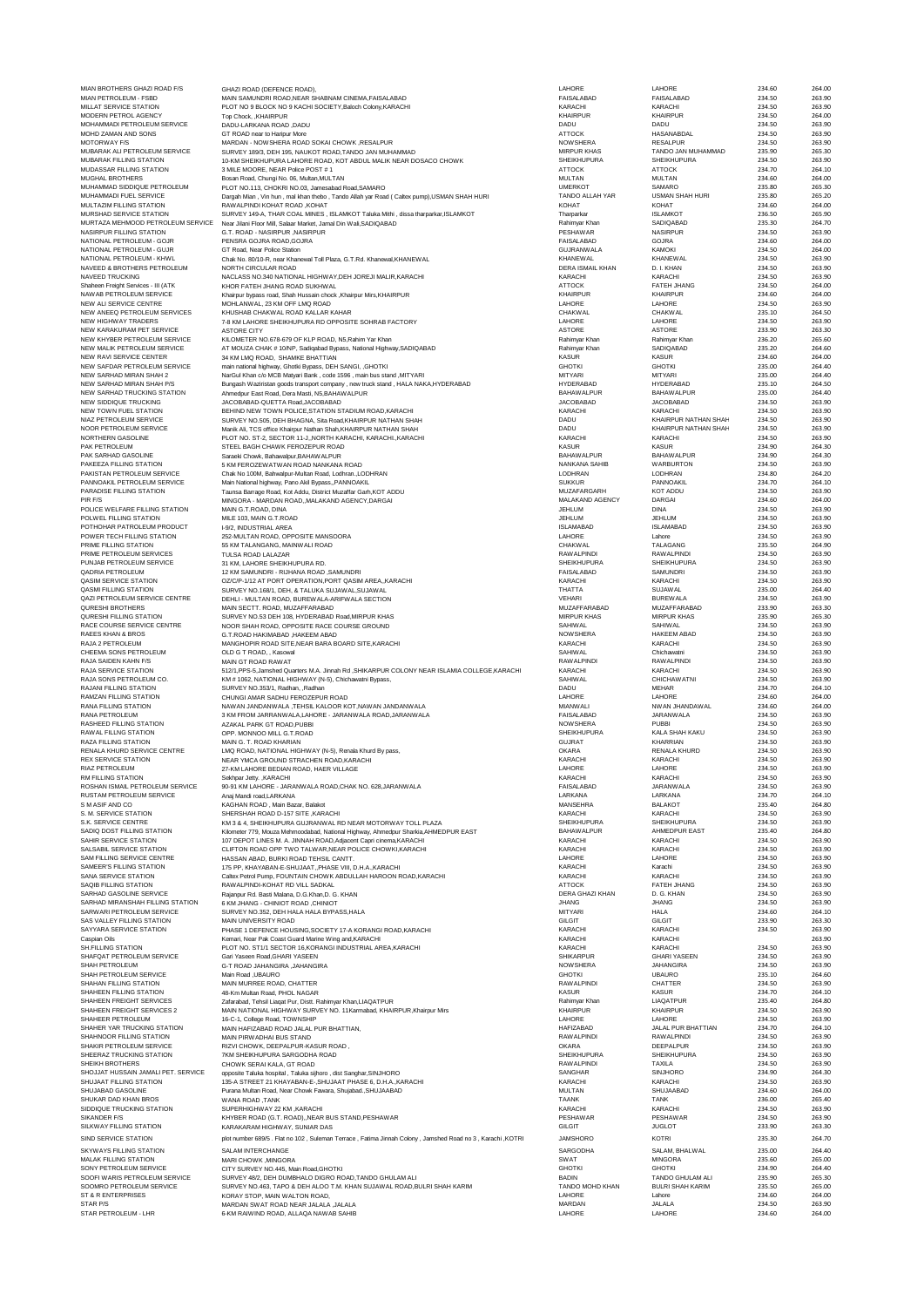| STAR PETROLEUM - GHK                                         | G.T. ROAD GHAKKAR MANDI                                                                                                         | <b>GUJRANWALA</b>                  | <b>GHAKKAR MANDI</b>                | 234.80           | 264.30           |
|--------------------------------------------------------------|---------------------------------------------------------------------------------------------------------------------------------|------------------------------------|-------------------------------------|------------------|------------------|
| STAR SPEED SERVICE STATION                                   | 0.4KM SILLANWALI ROAD FACTORY AREA ,NEAR LAK TRAVEL,SARGODHA                                                                    | SARGODHA                           | SARGODHA                            | 234.90           | 264.40           |
| <b>STARGATE SERVICE STATION</b><br>SUALEHEEN SERVICE STATION | NEAR STARGATE AIRPORT, SHAHRA-E- FAISAL, KARACHI                                                                                | KARACHI<br>KARACHI                 | KARACHI<br>KARACHI                  | 234.50<br>234.50 | 263.90<br>263.90 |
| SUBHAN ALLAH PETROLEUM SERVICE                               | BEHIND JPGMC KALAPUL , KARACHI<br>SURVEY NO 720, LARKANA-QAMBAR ROAD, BEERO CHANDIO                                             | LARKANA                            | <b>BEERO CHANDIO</b>                | 234.70           | 264.10           |
| SUBH-E-SADIQ PETROLEUM                                       | Near Madina Masjid, KLP Road, Ahmed Pur East, AHMEDPUR EAST                                                                     | <b>BAHAWALPUR</b>                  | <b>AHMEDPUR EAST</b>                | 235.30           | 264.70           |
| SUFYAN PETROLEUM SERVICE                                     | NANKANA- BUCHIANA ROAD ,MANDI BUCHIANA,JARANWALA                                                                                | <b>FAISAI ABAD</b>                 | <b>JARANWALA</b>                    | 234.50           | 263.90           |
| SUKKA PETROLEUM SERVICE                                      | B/W KM NO.705-706 OF KLP Road, N5, Zahirpir Chowk Distt, Rahim Yar Khan Tehsil KHANPUR                                          | Rahimyar Khan                      | <b>KHANPUR</b>                      | 235.70           | 265.20           |
| SULTAN PETROLEUM SERVICE                                     | Kehror Pakka, Mailsi Rd. Adda Aaray Wahan, MAILSI                                                                               | <b>MULTAN</b>                      | MAILSI                              | 234.50           | 263.90           |
| SUNDER PETROLEUM CENTER<br>SUNDUS PETROLEUM SERVICE          | MAUZA SULTAN KE, SUNDER RAIWIND ROAD                                                                                            | LAHORE<br><b>BAHAWALNAGAR</b>      | LAHORE<br>CHISHTIAN                 | 234.60<br>235.00 | 264.00<br>264.40 |
| SUPER SERVICE STATION                                        | KM # 127, STATE HIGHWAY, CHAK # 14/G, CHISHTIAN - HASILPUR Road,<br>RAILWAY ROAD UNDER FLYOVER NEAR JINNAH STADIUM              | <b>SIALKOT</b>                     | <b>SIALKOT</b>                      | 235.20           | 264.60           |
| SUPPER A-ONE WARIZRESTAN F/S                                 | INDUST HIGHWAY, (KOHAT ROAD), NEAR MATTNI, MATTNI                                                                               | PESHAWAR                           | <b>MATTNI</b>                       | 234.50           | 263.90           |
| SYED AZEEM GUL AZEEM F/S                                     | QUAID-E-MILLAT ROAD                                                                                                             | GILGIT                             | GILGIT                              | 233.90           | 263.30           |
| <b>SYED PETROLEUM</b>                                        | JHUMRA ROAD, MANSOORABAD , FAISALABAD                                                                                           | <b>FAISALABAD</b>                  | <b>FAISALABAD</b>                   | 234.50           | 263.90           |
| TAIMOOR TRUCKING STATION                                     | 90 KM LMQ ROAD.                                                                                                                 | KASUR                              | <b>HABIBABAD</b>                    | 234.50           | 264.00           |
| TAJ AUTOMOBILES                                              | KOHAT ROAD , PESHAWAR                                                                                                           | PESHAWAR                           | PESHAWAR                            | 234.50           | 263.90           |
| TAJ PETROLEUM - DSK                                          | KM NO. 17 & 18, GUJRANWALA-DASKA ROAD, MORE GALOTIAN                                                                            | <b>SIALKOT</b>                     | <b>DASKA</b>                        | 235.10           | 264.50           |
| TARIQ SHINWARI PETROLEUM<br><b>TECHNICAL SERVICE STATION</b> | ARBAB LANDY, RING ROAD, NEAR KOHAT ROAD BRIDGE, PESHAWAR                                                                        | PESHAWAR<br>KARACHI                | PESHAWAR<br>KARACHI                 | 234.50<br>234.50 | 263.90<br>263.90 |
| TEHSIN-1 TRUCKING STATION                                    | A-61 SITE VALIKA ROAD ,KARACHI<br>Babarlo Bypass, KHAIRPUR                                                                      | <b>KHAIRPUR</b>                    | KHAIRPUR                            | 234.50           | 263.90           |
| TELECOM FOUNDATION WELFARE                                   | BARI IMAM ROAD, G-5                                                                                                             | <b>ISLAMABAD</b>                   | <b>ISLAMABAD</b>                    | 234.50           | 263.90           |
| THARPARKAR FILLING STATION                                   | PLOT 96T099 SAMANABAD, KHIPRO CHOWK, MIRPUR KHAS                                                                                | MIRPUR KHAS                        | <b>MIRPUR KHAS</b>                  | 235.30           | 264.80           |
| THE AWAN FILLING STATION                                     | 5 Kms toward Muzaffar Garh from Chowk Munda, M.M Road, Chowk Sarwar Shaheed (Chowk Munda), MUZAFFARGARH                         | MUZAFARGARH                        | MUZAFFARGARH                        | 234.50           | 263.90           |
| THREE STAR FILLING STATION                                   |                                                                                                                                 |                                    | MANSEHRA                            |                  |                  |
| THREE STAR PETROLEUM SERVICE                                 | BAFA DO RAHA, AT KARAKORUM HIGHWAY MANSEHRA, N-35 Bandi Piran<br>REHMAN SHAHEED ROAD                                            | MANSEHRA<br><b>GUJRAT</b>          | <b>GUJRAT</b>                       | 235.10<br>234.50 | 264.60<br>263.90 |
| TOWNS SERVICE STATION                                        | 18-G, LINK ROAD MODEL TOWN ADJACENT TO METRO                                                                                    | LAHORE                             | LAHORE                              | 234.50           | 263.90           |
| TYCOONS PETROLEUM                                            | BOSTAN KHAN ROAD, chaklala scheme 3                                                                                             | <b>RAWALPINDI</b>                  | <b>RAWALPINDI</b>                   | 234.50           | 263.90           |
| ULTRA FUEL RAWALAKOT                                         | POST OFFICE PONILA DISTRICT POONCH TEHSIL RAWALAKOT, PARATI                                                                     | Ponch                              | <b>RAWALAKOT</b>                    | 233.90           | 263.30           |
| UMAIR WARRAICH FILLING STATION                               | KM 628-629 MACHI GOTH, N-5, KLP Road Nera FFC Chowk SADIQABAD                                                                   | Rahimvar Khan                      | Sadigabad                           | 235.10           | 264.50           |
| UMAR HASSAN PETROLEUM                                        | OFFICER COLONY MUZAFARGHAR ROAD ,JUHARABAD                                                                                      | <b>KHUSHAB</b>                     | <b>JUHARABAD</b>                    | 235.50           | 264.90           |
| USMAN PETROLEUM SERVICE                                      | GT ROAD NEAR KHANPUR MOORE (islamabad bound)                                                                                    | <b>RAWALPINDI</b>                  | TAXILA                              | 234.50           | 263.90           |
| WAHID PETROLEUM SERVICE<br>STAR PETROLEUM - KHI              | DEHLI - MULTAN ROAD, PAKPATTAN - BONGA HAYAT SECTION<br>SHAH FAISAL TOWN JINNAH AVENUE, MALIR HALT, KARACHI                     | PAKPATTAN<br>KARACHI               | PAKPATTAN<br>KARACHI                | 234.50<br>234.50 | 263.90<br>263.90 |
| <b>WARIS F/S</b>                                             | MOUZA WAHGA KINGRA- SIALKOT ROAD, WAHGA                                                                                         | <b>SIALKOT</b>                     | <b>SIALKOT</b>                      | 235.20           | 264.70           |
| WARRAICH PETROLEUM SERVICE                                   | 3 KM, FAISALABAD -SAMUNDRI ROAD .SAMUNDRI                                                                                       | <b>FAISALABAD</b>                  | SAMUNDRI                            | 234.50           | 263.90           |
| YADGAR SERVICE STATION                                       | 217 E I LINES INVERIARITY ROAD.KARACHI                                                                                          | KARACHI                            | KARACHI                             | 234.50           | 263.90           |
| YASIN BROTHERS                                               | MALIR HALT NATIONAL HIGHWAY.NEAR KTC DEPOT.KARACHI                                                                              | KARACHI                            | KARACHI                             | 234.50           | 263.90           |
| YOUSUE AND SONS F/S                                          | CHIRAH ROAD SADIQABAD                                                                                                           | <b>RAWALPINDI</b>                  | <b>RAWALPINDI</b>                   | 234.50           | 263.90           |
| ZAFAR PETROLEUM                                              | KHUSHAB CHAKWAI ROAD                                                                                                            | <b>CHAKWAL</b>                     | <b>CHAKWAL</b>                      | 234.90           | 264.40           |
| ZAM ZAM SERVICE STATION                                      | SURVEY NO.7/1, DEH QUBOYAGAN NEAR POLICE TRANING CENTER, SHAHDADPUR                                                             | SANGHAR                            | SHAHDADPUR                          | 234.80           | 264.20           |
| ZULFIQAR FILLING STATION<br><b>BURKI GASOLINE</b>            | KM 1 TOOL PLAZA, SUPER HIGHWAY, JAMSHORO                                                                                        | <b>JAMSHORO</b><br><b>JAMSHORO</b> | JAMSHORO<br><b>JAMSHORO</b>         | 235.30<br>235.20 | 264.70<br>264.60 |
| AL-WAHEED FILLING STATION                                    | 63 Kms Karachi - Hyderabad Super Highway, Near Lucky Cement, Thana Bola Khan<br>Riazabad Station, Moza Loother, Qadirour Rawana | MULTAN                             | Qadirpur                            | 234.60           | 264.10           |
| PUBBLEILLING STATION                                         | <b>G T ROAD NEAR PUBBI PABBI</b>                                                                                                | <b>NOW SHERA</b>                   | <b>PUBBI</b>                        | 234.50           | 263.90           |
| BHUTTA BROTHERS & CO.                                        | Bhalowali Chowk, Sialkot- Eminabad Road, Tehsil Daska, Sialkot                                                                  | <b>SIALKOT</b>                     | <b>SIALKOT</b>                      | 234.80           | 264.20           |
| STAR PETROLEUM SERVICE - HRI                                 | NEAR BOYS DEGREE COLLEGE, GT ROAD, HARIPUR                                                                                      | <b>HARIPUR</b>                     | <b>HARIPUR</b>                      | 234.50           | 263.90           |
| <b>GOLD FLOWER FILLING STATION</b>                           | Expressway Opposite Pakistan Town, Islamabad                                                                                    | <b>ISLAMABAD</b>                   | <b>ISLAMABAD</b>                    | 234.50           | 263.90           |
| MM FILLING STATION                                           | Opposite Karachi Zoo main gate, Karachi                                                                                         | Karachi                            | Karachi                             | 234.50           | 263.90           |
| SARMAD PETROLEUM                                             | F-10 MARKAZ, ISLAMABAD                                                                                                          | <b>ISLAMABAD</b>                   | <b>ISLAMABAD</b>                    | 234.50           | 263.90           |
| PAK FILLING AND SERVICE STATION                              | New Defence Road, Opposite Nespak Gate No 3, Mouza Sadhoki, Lahore                                                              | LAHORE                             | LAHORE                              | 234.50           | 263.90<br>263.90 |
| Ansari Filling Station<br>Mian Filling Station               | Peco Road, Township Industrial Area, Lahore.<br>Kot Khizri GT Road, Tehsil Wazirabad, Disct. Gujranwala                         | LAHORE<br><b>KOT KHIZRI</b>        | LAHORE<br>Wazirabad - Gujranwala    | 234.50<br>234.70 | 264.10           |
| Al Siddique Trucking Station                                 | Shikarpur Road N-65 Survay No. 203, Deh & Tapo Abad, Taluka & Disct. Jacobabad                                                  | Jacobabad                          | Jacobabad                           | 234.50           | 263.90           |
| Jawed Gul Dahri                                              | Survay No. 171/1 Deh Gujhro&Tapo                                                                                                | Tando Adam                         | Tando Adam                          | 234.90           | 264.30           |
| Al - Shouk Petroleum                                         | Gujranwala-Hafizabad Road, Next to Al Shouq Rice Mills, Kot Laddha, Hafizabad                                                   | Kot Laddha                         | Kot Laddha                          | 234.60           | 264.00           |
| Ch. Ibrahim Malhi Filling Station                            | KHASRA NO.725, 724, 722.                                                                                                        | <b>NAROWAL</b>                     | <b>NAROWAL</b>                      | 235.00           | 264.40           |
| Mushtarka TAJ 12 Petroleum Services                          | Situated at Between KM 1294-1295, Mouza Khori on GT Road, Muridkey                                                              | Sheikupura                         | Muridkey                            | 234.50           | 263.90           |
| Randhwa Petroleum                                            | Mohalla Rasool Abad Colony                                                                                                      | Bahawalpur                         | Hasilpur                            | 234.50           | 263.90           |
| Dawood Yahya                                                 | Vasadywali Chowk, Ali Pur Road, Muzafargarh                                                                                     | MUZAFARGARH                        | MUZAFARGARH                         | 234.50           | 263.90           |
| <b>Bahoo Fuel Station</b><br>Chenab Service Station          | Plot no. 148 Block G1, M.A Johar Town, Lahore, Pakistan.<br>Lahore-Sargodha Road, Near Sial Mor, Mouza Chani Muhammad Qazi      | LAHORE<br>SARGODHA                 | LAHORE<br>Kot Momin - Sargodha      | 234.50<br>234.60 | 263.90<br>264.00 |
|                                                              |                                                                                                                                 |                                    |                                     |                  |                  |
|                                                              |                                                                                                                                 | <b>MULTAN</b>                      | MULTAN                              | 234.60           | 264.00           |
| Sapphire Filling Station<br>NAWAZ PETROLEUM                  | 0.1km From Sayedan wala Chowk, Northren Bypass, Multan                                                                          | <b>NOW SHERA</b>                   | TARUJABBA                           | 234.50           | 263.90           |
| Sultania II Filling Station                                  | GT ROAD TARUJABBA, TARUJABBA<br>Shorkot Cantt Road                                                                              | Shorkot Jhang                      | Shorkot Jhang                       | 235.20           | 264.60           |
| Khan Petroleum                                               | Khan Petroleum (Total Parco), Khwazakhela ,Bandai, Swat, KPK                                                                    | Swat                               | Khwarkhela                          | 235.90           | 265.30           |
| Al Sarhad Petroleum                                          | Ali Pur Bypass Muzzaffargarh, Mouza Laikara                                                                                     | Muzzaffargarh                      | Muzzaffargarh                       | 234.50           | 263.90           |
| Silk Route Filling Station                                   | Special Communications Organization, Chilas City, District Diamer                                                               | Diamer                             | Chilas                              | 233.90           | 263.30           |
| Shehroz CNG Filling Station                                  | 47 Pul. Lahore Road, Sargodha                                                                                                   | SARGODHA                           | SARGODHA                            | 234.90           | 264.30           |
| New Sarhad Gasoline 1                                        | Opposite Ashraf Sugar Mills, KLP raod, Bahwalpur                                                                                | Bahwalpur                          | Bahwalpur                           | 234.90           | 264.30           |
| IMPERIAL GASOLINE                                            | 253-E, MAULANA SHAUKAT ALI ROAD, NEAR SHOUQ CHOWK JOHAR TOWN                                                                    | LAHORE                             | LAHORE                              | 234.50           | 263.90           |
| M/S.JAMALSONS                                                | 1 Karim Block Commercial, Main Wahdat Road, Allama Iqbal Town, Lahore                                                           | LAHORE<br>bahwalnagar              | LAHORE                              | 234.50<br>234.90 | 263.90<br>264.30 |
| Joyia Oil Services<br>New Qasmi Filling Station              | Fortabbas Road Donga Bonga, Dist. Bahwalnagar<br>Deh Sandaki Sujjawal Bypass, Tapp/Taluka & District Sujjawal                   | Suijawal                           | Donga Bonga<br>Sujjawal             | 235.00           | 264.40           |
| Zam Zam 2                                                    | Plot No 1876/26, & 1876/27 of Madina Housing Society, Sujawal Road, Tando Muhammad Khan                                         | Tando Muhammad Khan                | Tando Muhammad Khan                 | 235.30           | 264.70           |
| <b>Bhitai Filling Station</b>                                | Survey No 263, Deh, Nazar Thariri, Tapo Abra, Tluka, Larkana                                                                    | Larkana                            | Larkana                             | 234.50           | 263.90           |
| Hafiz Jamali Filling Station                                 | Survey 79 Deh Pipri,, Tapo Additional Bkhrani, Indus Highway, Taluka, Dadu                                                      | Dadu                               | Dadu                                | 234.50           | 263.90           |
| Babar Gas                                                    | Plot No 44,Block-B/111, M.A. Johar Town, Lahore                                                                                 |                                    |                                     | 234.50           | 263.90           |
| Adil Filling Station                                         | Indus Highway near Bahi Moor, Tehsil Taunsa Shreef, District DG Khan                                                            | DG Khan                            | DG Khan                             | 234.80           | 264.30           |
| Enchante' Filling Station-COCO<br>Sadio Petroleum            | DC 9/7 CLIFTON ROAD , Near Underpass, KARACHI<br>House 579, Block-B, People's Colony 1, Faisalabad                              | <b>KARACHI</b><br>Faisalabad       | <b>KARACHI</b><br>Faisalabad        | 234.50<br>234.50 | 263.90<br>263.90 |
| Station de Qualit'e                                          | Plot#177, PAF-01 Adj KDA Pipe Factory, Stadium Road, Dalmia, Karachi.                                                           | KARACHI                            | KARACHI                             | 234.50           | 263.90           |
| <b>BFFSNS Petroleum</b>                                      | Chowk Bhatti Hospital, Kasur Bairoon, Kasur Bypass, Kasur.                                                                      | Punjab                             | Kasur                               | 234.90           | 264.30           |
| Metro Filling Station                                        | Metro Filling Station, Ferozpur Road, Lahore.                                                                                   | LAHORE                             | LAHORE                              | 234.50           | 263.90           |
| RAZAK PETROLEUM SERVICE                                      | SURVEY#158, DEH 50 DAD SAKRAND ROAD, NAWABSHAH                                                                                  | <b>NAWABSHAH</b>                   | <b>NAWABSHAH</b>                    | 234.50           | 263.90           |
| S.A Petroleum                                                | 0.5KM From Shaheen Chowk, Gujrat Towards Sargodha, Mouza Narowal, Gujrat                                                        | Gujrat                             | Gujrat                              | 234.50           | 263.90           |
| Bilal Pertoleum (Private) Limited                            | Khushab-Sargodha Road, Near Khushab Toll Plaza, Khushab - Puniab                                                                | Khushab<br>Karachi                 | Khushab<br>Karachi                  | 235.40           | 264.80           |
| Yahya Filling Station<br>Al Mustaqeem Filling Station        | Survey #148/2, Abesinya Lines, Opposite Gora Qabaristan, Shahre Faisal, Karachi.<br>Mukhdoom Rasheed, Multan-vehari Road,       | <b>MULTAN</b>                      | <b>MULTAN</b>                       | 234.40<br>234.60 | 263.90<br>264.00 |
| <b>AMG Filling Station</b>                                   | Multan Bahawalpur Road, Adda Lar,                                                                                               | MULTAN                             | <b>MULTAN</b>                       | 234.70           | 264.10           |
| Zam Zam V Filling Station                                    | Mohallah Mast Pur.Kabir Wala, Khanewal                                                                                          | <b>KHANEWAL</b>                    | KHANEWAL                            | 235.10           | 264.50           |
| Zainab Fillling Station                                      | 2- Km from Gate Wala Chowk, Satiana Rd, Faisalbad.                                                                              | <b>FAISAI ABAD</b>                 | <b>FAISALABAD</b>                   | 234.50           | 263.90           |
| Seven Seas Filling Station                                   | Near Mototway Interchange, Sragodha Rd, Faisalabad                                                                              | FAISALABAD                         | <b>FAISALABAD</b>                   | 234.50           | 263.90           |
| Zulfigar Filling Station                                     | Survey# 646 & 971Deh, Tappo, Pano Agil                                                                                          | <b>SUKKUR</b>                      | PANNOAKIL                           | 234.70           | 264.10           |
| Saleem Fillilng Station                                      | Survey# 25 Old National HWY, Kot Banglo, Khairpur, Sindh                                                                        | <b>SUKKUR</b>                      | Khairpur                            | 234.50           | 264.00           |
| Al Shahbaz Filling Station                                   | Survey# 2-0239/2 Deh Kata Doh, Tapo Khoski, Taluka Tando Bago, Badin                                                            | <b>HYDERABAD</b>                   | <b>BADIN</b>                        | 236.00           | 265.40           |
| <b>Bugti Filling Station</b><br>New Ahmed Filling Station    | Survey# 187 Deh ubhri, Taluka, Khairpur, Sindh                                                                                  | <b>SUKKUR</b><br><b>HYDERABAD</b>  | Khairpur<br><b>BADIN</b>            | 234.50<br>235.80 | 263.90<br>265.30 |
| Moon Star Petroleum                                          | Survey# 687 Deh Moro, Nindo, Badin Rd, Nindo shaher, Badin, Sindh<br>Near Civil Quarters, Kohat Road, Peshawar.                 | PESHAWAR                           | <b>PESHAWAR</b>                     | 234.50           | 263.90           |
| EHTISHAM FILLING STATION                                     | 51 Urdu Nagar, Nawan Kot, Gulshan-e-Ravi,Lahore                                                                                 | LAHORE                             | LAHORE                              | 234.50           | 263.90           |
| Miran Buksh Filling Station II                               | Lahore-Sheikhupura Road, mouza Khanpur Nabi pur, Ferozwala, Sheikhupura.                                                        | Sheikhupura.                       | Sheikhupura.                        | 234.50           | 263.90           |
| OMER FILLING & SERVICE STN                                   | CIVIC CENTRE HAMDARD CHOWK, LAHORE                                                                                              | LAHORE                             | LAHORE                              | 234.50           | 264.00           |
| Ali Oil Traders                                              | Multan-Muzaffar Garh Road, near Multan Kidney & Civil Hosptal, Multan                                                           | MULTAN                             | MULTAN                              | 234.50           | 263.90           |
| Baig Petroleum                                               | 3KM KALAR KAHAR INTERCHANGE                                                                                                     | CHAKWAL                            | KALLAR KAHAR                        | 235.10           | 264.50           |
| Qari Filling Station                                         | Godhra Road, Ali Mohammad Goth,<br>Pasroor Road, Jandiala Baghwala,                                                             | North Karachi,<br>GUJRANWALA       | <b>KARACHI</b><br><b>GUJRANWALA</b> | 234.50<br>234.70 | 263.90<br>264.20 |
| Qari Brothers Filling Station<br>Barkat 1 Filling Station    | Vehari-Burewala Road.                                                                                                           | Vehari                             | Vehari                              | 234.50           | 263.90           |
| Own Filling Station                                          | Near Mitha Station Chowk, Khushab Mianwali Road,                                                                                | Mitha Tiwana                       | Khushab                             | 235.70           | 265.10           |
| Central Gasoline II                                          | Plot# ST 06, Sector 9-F/1                                                                                                       | <b>Baldia Towm</b>                 | KARACHI                             | 234.50           | 263.90           |
| Sitara (MLC) Petroleum                                       | Gulshan E Hayat, Judge wala Rd, ABC Chowk                                                                                       | FAISALABAD                         | <b>FAISALABAD</b>                   | 234.50           | 263.90           |
| Gillani Filling Station                                      | Khanewal-Lodhran Expressway, near Jahania City,                                                                                 | Khanewa                            | Khanewa                             | 234.50           | 263.90           |
| Malik Shahid Mohsin Filling Sta                              | 4-Km Muzaffargarh Road, Jouharabad,                                                                                             | Khushab                            | Khushab                             | 235.20           | 264.60           |
| Ghazi Rehmat Petrolium                                       | Bypass Road, near Coca Cola Factory, GT Road, Khiali Shahpur                                                                    | Gujranwala                         | <b>GUJRANWALA</b>                   | 234.50           | 263.90           |
| <b>SANAM FILLING STATION</b>                                 | MIANWALI ROAD, LAKKI MARWAT<br>Plot #312. Sector 7-D.Naseemabad                                                                 | <b>LAKKI MARWAT</b>                | <b>LAKKI MARWAT</b><br>Karachi      | 235.70           | 265.10           |
| AHMED FILLING STATION ORANGI                                 |                                                                                                                                 | Orangi Township                    |                                     | 234.40           | 263.90           |
| Abdul Hameed Petroleum<br>Haji Shahid Filling Station        | mouza Rakh, near Children Hospital,<br>Nadeem Oil Mills, Indus Highway,                                                         | Kot Lakhpat<br>Rajanpur.           | Lahore.<br><b>MULTAN</b>            | 234.50<br>235.20 | 263.90<br>264.60 |
| Al-Ghani Filling Station                                     | Mouza Shah Ranpur.                                                                                                              | Muzaffargarh                       | <b>MULTAN</b>                       | 234.50           | 263.90           |
| Safe Drive Filling Station                                   | Camping Ground, GT Road, Ghakkar,                                                                                               | Guiranwala                         | Guiranwala                          | 234.70           | 264.10           |
| ASKARI SERVICE CENTRE                                        | KM #3, HASILPUR - CHUNAWALA ROAD                                                                                                | <b>BAHAWALPUR</b>                  | <b>HASILPUR</b>                     | 235.20           | 264.60           |
| AL-MAJEED SERVICE CENTRE                                     | KM # 1, BUREWALA - CHICHAWATNI ROAD                                                                                             | <b>VEHARI</b>                      | <b>BUREWALA</b>                     | 234.60           | 264.00           |
| Saadat Filling Station                                       | Main Multan Road, near Bypass mouza Ali pur Saadat,                                                                             | Ali Pur                            | MULTAN                              | 235.00           | 264.40           |
| <b>B.S Filling Station</b><br><b>INAM ABDULLAH PETROLEUM</b> | Main Jhang Road, near Gojra Interchange,                                                                                        | Gojra                              | TobaTek Singh<br><b>SIALKOT</b>     | 234.50<br>235.10 | 263.90<br>264.50 |
| FAZL-E-RABBI FILLING                                         | AADHA, DASKA, SIALKOT ROAD<br><b>BUS ADA RAWALAKOT</b>                                                                          | <b>SIALKOT</b><br>Rawalakot        | Azad Kashmir                        | 233.90           | 263.30           |
| Mustafa Filling Station                                      | 91-D, Block J/1, Johar Town,                                                                                                    | LAHORE                             | Lahore                              | 234.50           | 263.90           |